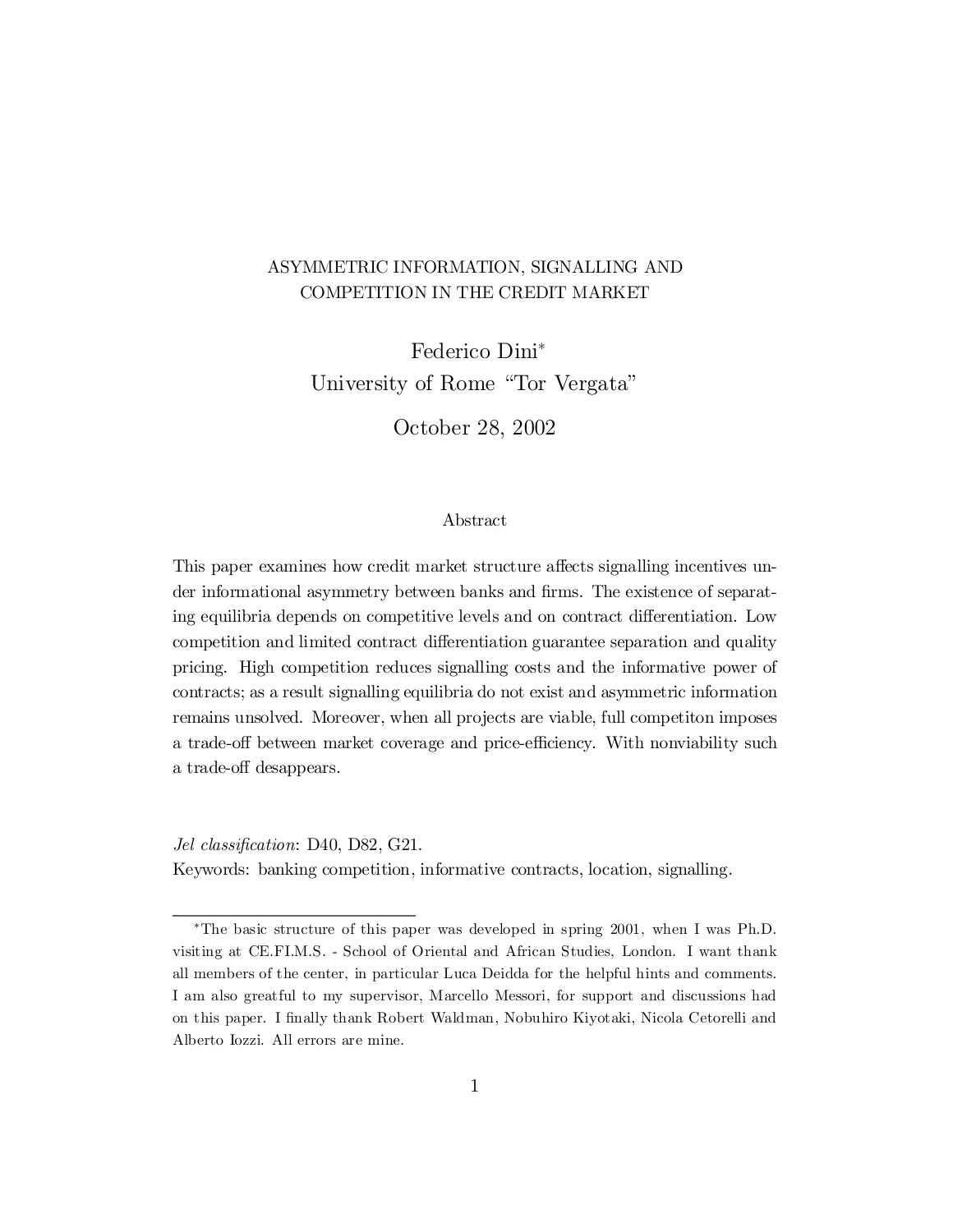# 1 Introduction

The present paper investigates the links between credit market structure and asymmetric information. In particular, I address the question of whether the competition in the loan market prevents agents from overcoming asymmetric information in the context of a spatial competition model  $\dot{a}$  la Salop (1979). By endogenizing the location of firms around the circle, a relationship between the signalling decision and the level of competition is established: if banking competition is intense, singalling incentives of good firms dramatically shrink and no separating equilibria exist. Instead, with less competition (large market shares) incentives for signalling arise and at least a partial separating equilibrium is reached. It follows that in highly competitive environements the market failure due to informational asymmetries is more likely to remain unsolved. The result relies on the following intuitions. Young good firms, experiencing the credit market for the first time, have to send a signal to obtain high-quality pricing. One way to signal is to relocate on the circle towards positions associated to the preference for what we call "complex" or "informative contracts", which consist in a simple loan contract plus the costly provision of information about the quality and the characteristics of the project. The bank believes that all relocated firms are of high-quality in separating equilibria because relocation is costly and relatively more affordable to good firms. The key point is that the incentive to relocate crucially depends on the number of competitors and also on the degree of horizontal contract differentiation. We distinuish between local monopoly and competition. Under full competition there is a large variety of contracts with high informative content: banks add more information to their supply of standard contracts. As such informative content increases, the informative power of contracts declines because cheaper and more substitute-highly informative products are available to *all* firms. In fact, low-quality firms can afford informative financial contracting and are incentivated to mimic high-quality firms. As a result asking for compelx contracts no longer provides indications about quality.

While more competition reduces the amount of information required for separation, less contract differentiation lowers the unitary cost of the signal. The combined effect of contract differentiation and competition is to affect the *informative value* of financial contracts and, in turn, the signalling process.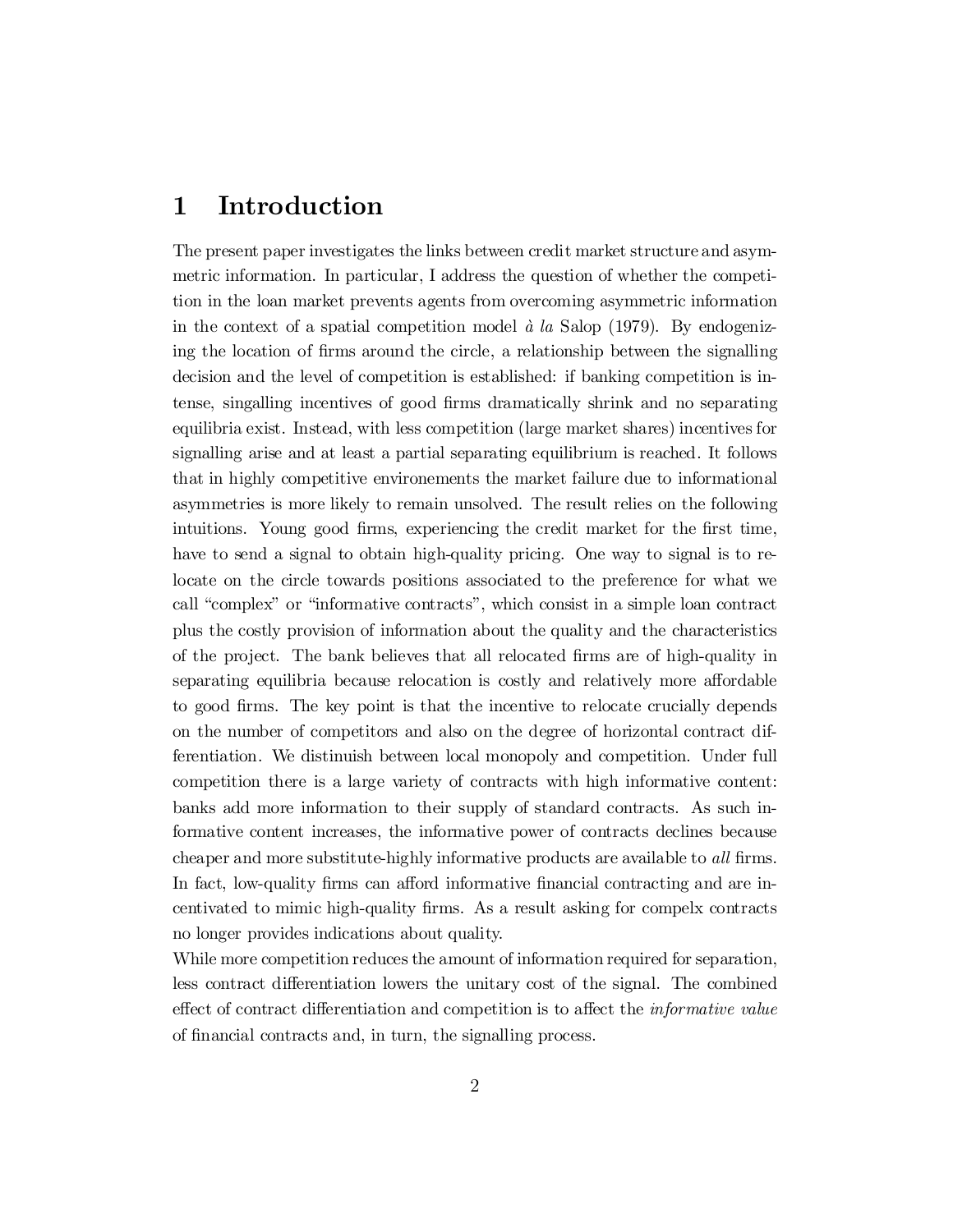In the case of local monopoly the separating equilibrium conditions do not depend on the number of competitors, but on the degree of contract differentiation, i.e. the cost of the signal. If such a cost is sufficiently greater than zero, i.e. the degree of financial contract differentiation is high, signalling pay and separation is acheived. The monopolisitc framework is analysed to outline the role horizontal contract differentiation (heterogeneity in preferences) plays in the signalling device. While markets shares are undoubtly relevant only in the latter configuration, differentiation affects the equilibrium conditions in both local monopoly and competition. We shall see in more details how the existence of heterogeneity in preferences is determinant in the signalling game of high-quality firms.

This paper refers to the literature on banking market structure and asymmetric information. Recent works find several links between market structure and asymmetric information in the banking industry. Boas and Mohr (1999) show that, in more concentrated markets, banks screen borrowers more intensively because they compete more aggressively for highly profitable borrowers<sup>1</sup>. Dell'Ariccia, Friedman and Marquez (1999) find that adverse selection may be a source of entry barrier. Incumbent banks face informative advantages over potential entrants because they know more about their clients. As a result, informational asymmetries between lenders have deterrent effects on entry decisions.

Dell'Ariccia (2000) studies the relationship between screening incentives and competition. As the ratio between new-untested and old-rejected borrowers increases, banks tend to relax screening standards and expand credit. This may lead to a deterioration in portfolios and banking profitability.

While many works pay attention to screening, this paper focuses on signalling as the key mechanisms to contrast informational asymmetries. I consider relocation as a signal of quality and any decision to relocate pays only in non-fully competitive markets. Such a result is relevant because predicts that competition may be inconsistent with the resolution of the asymmetric information-market failure and may generates the standard results of inefficient pricing rules.

Recent literature examines credit market competition in a lender-borrower relation setting; this model does not directly involve relationship banking. Banks are not ex-ante interested in long run relationships with clients because they of-

<sup>1</sup>For further details, see Boas and Morh (1999).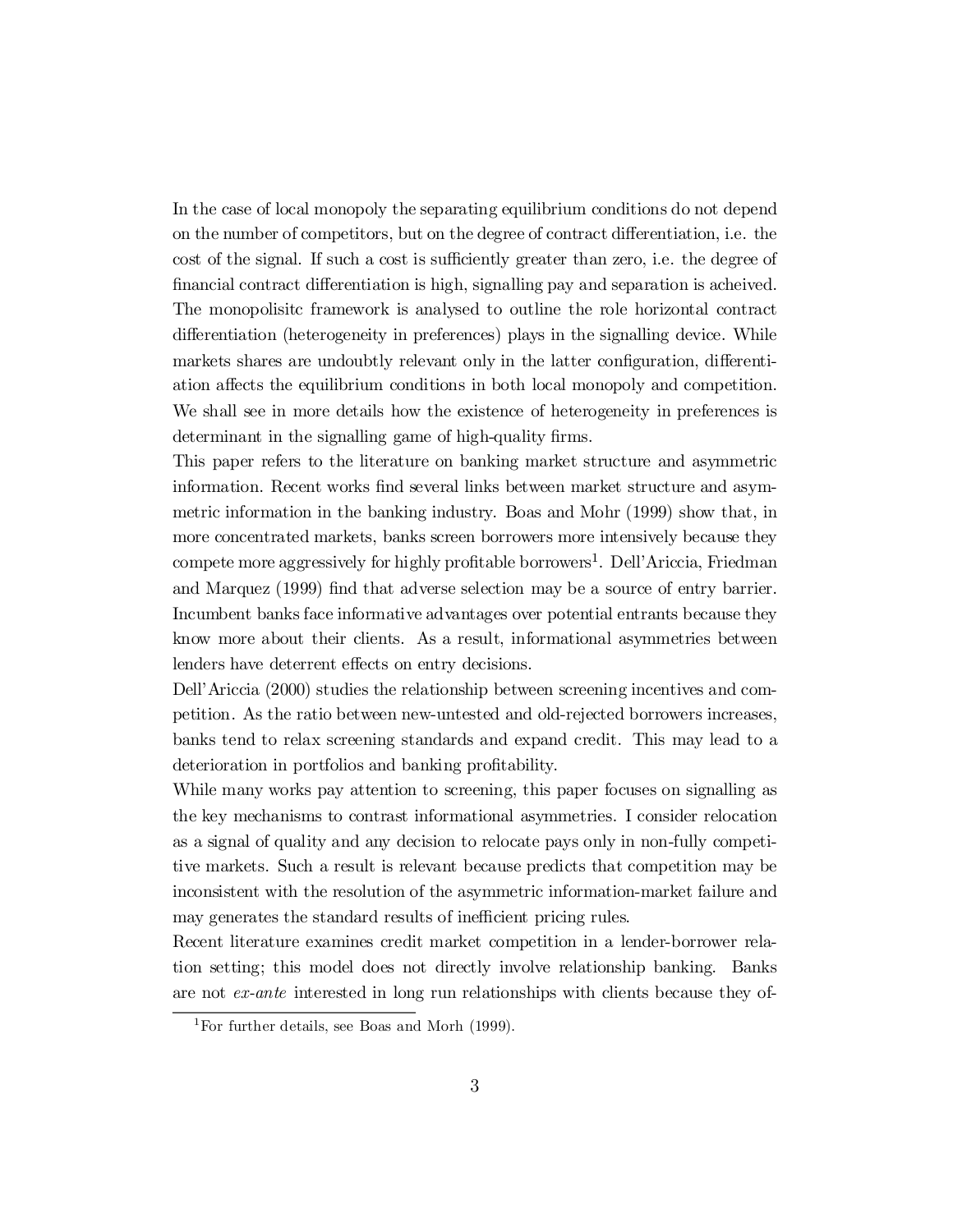fer simple contracts or transactional loans. Rather, we can think of relocation as the demand for a stronger bank-firm relationship. Young good firms demand for high-quality credit conditions, consulting and financial assistance by choosing complex contracting and sharing information with the bank: in this sense, banks are somewhat asked to be more involved into firms' activity.

Boot and Thakor (2000) have shown how competition influences the decision to invest in relationship lending. The authors find that more competition in the banking sector induces lenders to invest more in relationship lending, while capital market competition produces the opposite effect.

Hauswald and Marquez (2000) investigate how competiton impacts the ability of banks to extract informational rents from lending relationships. Competition erodes the informational rents of banks, which specialize in their core segment, investing more in stable relationships with borrowers. In this model, the distance gives information about quality, while in the present model what provides information about quality is the relocation towards informative contracts.

Finally, Petersen and Rajan (1995) show that young firms receive more credit at low rates in concentrated markets: creditors smooth interest rates over the life cycle, charging lower-than-competitive rates when firms are young and higherthan-competitive rates when firms are old. Market power gives banks room for initial loss but future profit sharing.

The rest of the paper is organized as follows. Section two presents the hypotheses underlying the basic model, which is solved for the equilibrium prices under symmetric information in section three. In section four I remove the symmetric information assumption and study the relationship between market structure and singalling incentives. The condition for separating equilibrium are derived for the case of local monopoly and full competition. Section five investigates some welfare and efficiency properties under signalling. The concluding remarks are to be found in section six.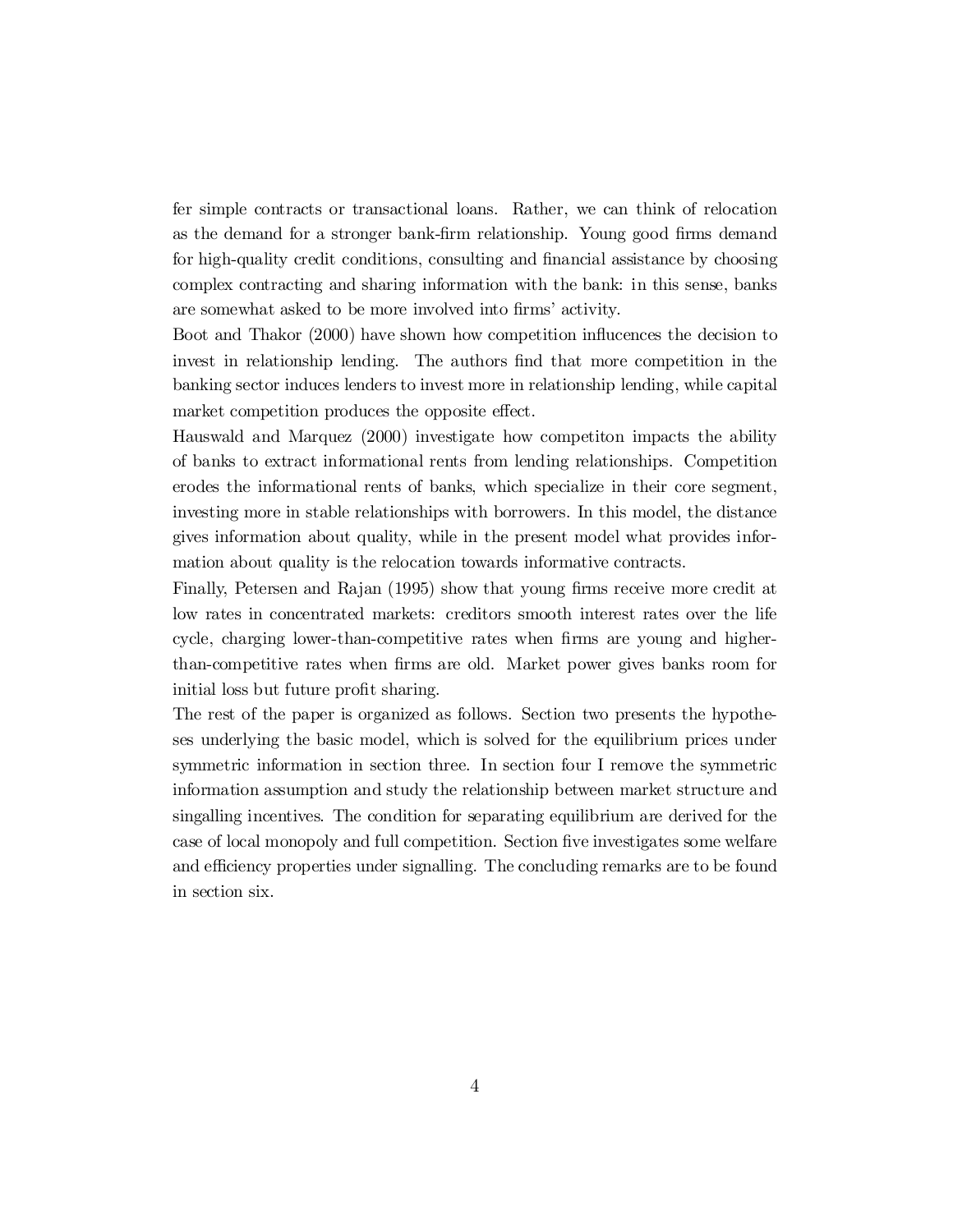# 2 The Model

I consider a simple risk-neutral economy composed of lenders (banks) and borrowers (firms)<sup>2</sup>. Lenders compete in prices to attract heterogenous firms which invest on risky projects. In point I-IV we shall describe the investment projects, the agents and their information set and the structure of the market in which lenders and borrowers operate.

### I. Borrowers.

Borrowers have no private funds to finance thier projects and demand credit from a bank. They ask 1 unit of capital. Firms are endowed of a technology which transforms the uniraty capital into a random cash flow  $\tilde{Z}$  with the following schedule:

$$
\tilde{Z} = \begin{cases}\nZ > 0 \\
0 & 1 - p\theta\n\end{cases}
$$

where Z is the cash flow,  $\theta \in \{h, l\}$  denotes the borrower's "type" and  $p_{\theta}$  his repayment/success probability. More precisely, borrowers come in two types, "good"  $(h)$  and "bad"  $(l)$ , or high-quality types and low-quality types. Each of them is identified by a success probability  $p_{\theta}$ .

For a type  $\theta$  the expected return is  $E_{\theta}[\tilde{Z}] = p_{\theta}Z$ , while the expected gross profit is  $p_{\theta}(Z - R)$ , where  $R > 1$  is the repayment due to the bank. For the moment we assume the viablility of all projects,  $p_{\theta}Z \geq R \ \forall \ \theta$  (we will remove this hypothesys ahead), whilst the repayment probability is higher for good projects, i.e.  $p_h > p_l$ .

### II. Lenders.

As it will be explained in point IV, we assume N banks to produce one good, "loans", which are granted to borrowers in a unitary fixed size. The lending activity is realized at fixed per-project cost or costant marginal cost c. Borrowers receiving the loan are asked to repay the gross rate  $R_i$ <sup>3</sup>.

Lenders seek to maximize expected profits, taking into account the total cost of

 $2$ Hereafter we will use firms, projects and borrowers as synonimus as well banks and lenders.

<sup>&</sup>lt;sup>3</sup>Note that  $R_i = R_i(\theta)$  if the bank is able to offer separated contracts, reflecting the borrower's *specific* probability of success. This certainly occurs in the case of symmetric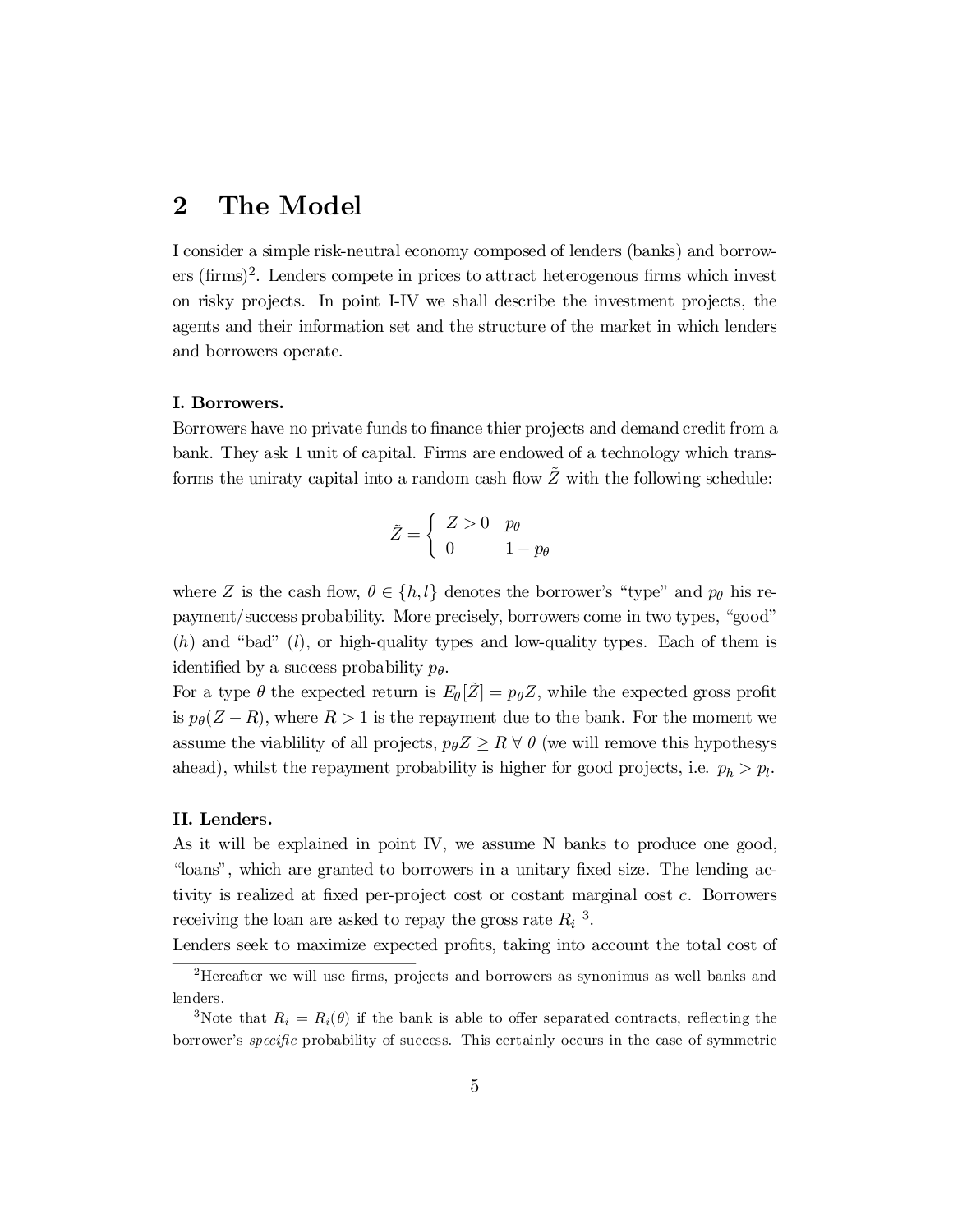the lending activity and the repayment probability of the firms.

## III. Information.

Borrowers are informed about their type, while lenders are not. Asymmetric information arises on the type variable  $\theta$ . Instead, the poportions of high quality and low quality projects in the economy are publicly observable and are known to be  $\lambda$  and  $1 - \lambda$  respectively.

## IV. Market structure.

The market is described by a circular city  $\dot{a}$  la Salop (1979) of length 1. The banks locate equidistantly around the cirle and their number is equal to N. We focus on the interactions between two adjacent banks, say  $i, i = 1, 2, ..., N$  and  $j, j = 1, 2, ..., N-1, i \neq j$ , and suppose that there is a bank i located at an arbitrary point  $x = 0$  and another bank j located at  $x = \frac{1}{N}$  from i. The distance x is meant to be a borrower-lender distance, that is the distance between the borrower and the specific bank  $i$  serving it.

The population of borrowing firms is uniformly distributed on the circle. In particular, in each point of the circle there is a high-quality firm with probability  $\lambda$  and a low-quality firm with probability  $(1 - \lambda)^4$ . Firms face travel costs to borrow from a generic bank i and the cost per-unit of distance is  $\beta$ . Hence to travel distance x, a total cost  $\beta x$  must be sustained.

In a non-spatial view,  $\beta$  measures the degree of product differentiation and the market power of the banks. For  $\beta = 0$  there is no horizontal product differentiation, and the system turns back to the competitive case<sup>5</sup>. I interpret  $\beta$  the degree of "financial contract complexity" or *informative power of contracts*, with the dis-

information (see section 3). If, instead, separated contracts are not possible  $R_i$  will be the pooling equilibrium rate, incorporating the average probability of success.

<sup>&</sup>lt;sup>4</sup>Alternatively, we can say that in each point of the circle there is a mass  $\lambda$  of good borrowers and a mass  $(1 - \lambda)$  of bad borrowers.

<sup>&</sup>lt;sup>5</sup>Interpreting the "location model approach" to horizontal product differentiation is way to introduce "location" or "address" into consumers's preferences, and to provide a measures of how close the brands actually produced are to the consumer's ideal brand. Also, the distance between the consumer and the firms may be a measure disutitlity to buy a less-than-ideal product (Oz Shy, 1996 p.149)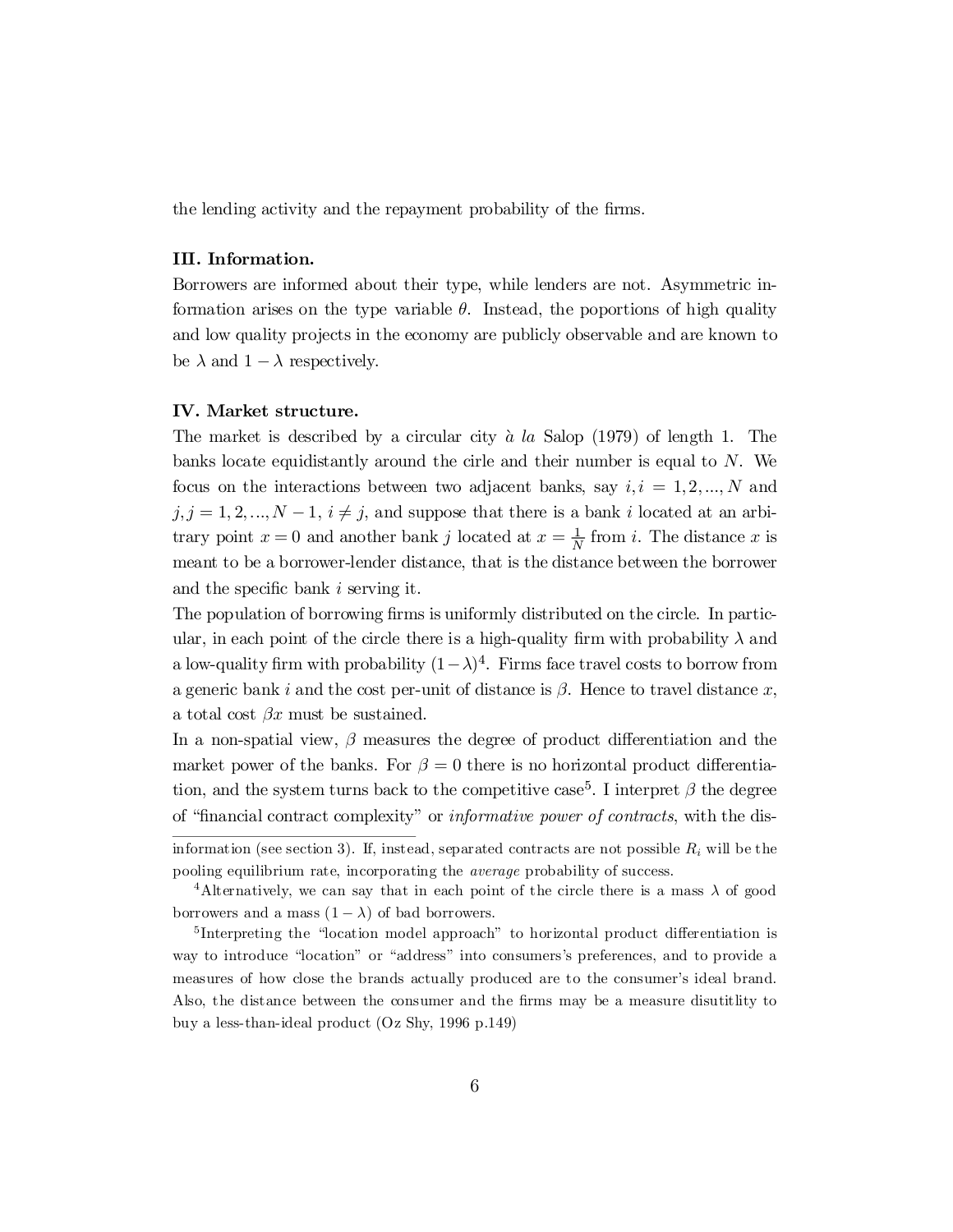tance providing a measure of the preference for such a complexity (we shall see in section 4 that  $\beta$  has a particular meaning in the contex of signalling). Relatively complex contracts are those contracts which involve the additional provision of a range of services including consultancy, project financing, accounting services, internet banking and so on. Also complexity is refered to the contract informational content about the quality of the projects. In other words, asking for a certain degree of complexity means that firms demand for additional innovative services and spending some resourses in the production of infromation to proove creditworthness. Given a bank offering a simple loan contracts, borrowers close to her are "simple contract-lovers" or non-informative-contracts lovers, while borrowers located far away are "complex contracts-lovers" or informative-contracts lovers. The latter are those firms which prefer contracts with highly informative content about the projects' carachteristics and quality.

An important assumption is that  $\theta$  and x are independent. Ex ante there is no reason to believe that good (bad) firms prefer to settle informative contracts (non-informative contracts). In fact, when information is symmetric, borrowers maintain their location and are priced according to type, and when the information is asymmetric types h need to relocate in order to signal their quality. In that case, good firms are required to express a preference for informative contracts.

Given the market structure presented above, borrowers have to decide about two actions: i) whether to demand for credit; ii) which bank to apply to.

 $i)$  Demand for credit occurs if the net profit from borrowing and investing is nonnegative. Thus, a borrower  $\theta$  will apply to bank if and only if his participation constraint (hereafter PC) holds, this constraint is given by  $p_{\theta}(Z - R) - \beta x_{\theta} \ge 0$ . Solving for  $x_{\theta}$  with equality:

$$
x_{\theta} = \frac{p_{\theta}(Z - R)}{\beta}.
$$
 (1)

PC (1) states that for a type  $\theta$  the application is profitable up to  $x_{\theta}$ , beyond which transportation costs overwhelm the expected gross profit. It is relevant to note that while a type h can apply for credit up to  $x_h$ , a type l can only apply up to  $x_l < x_h$ . Low-quality borrowers are less capable of sustaining credit costs due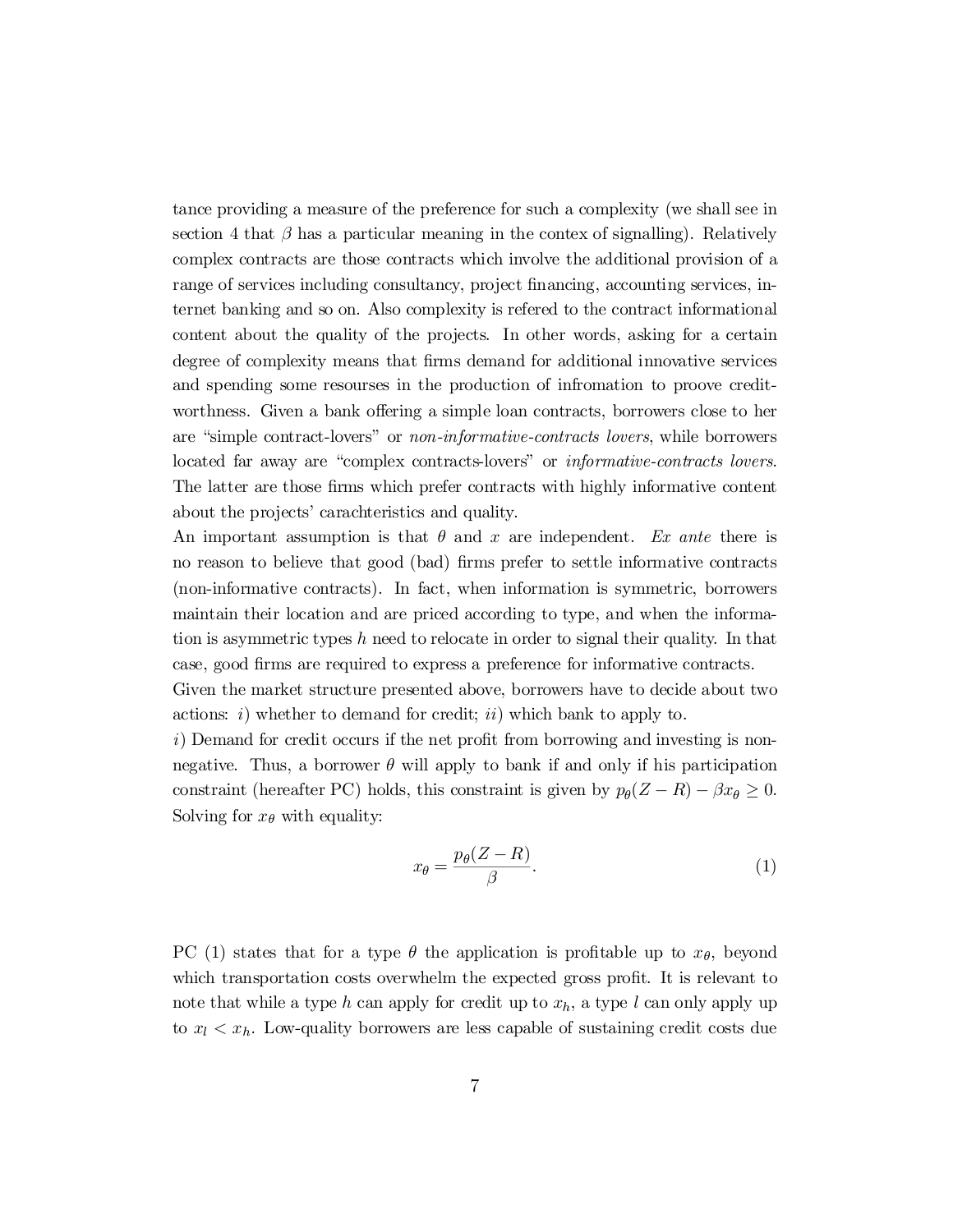to their lower probability of success.

or

 $ii)$  It is important to remark that, all else being equal, firms choose to borrow from the nearest bank, i.e the one that entails the lowest distance-cost. Consider a borrower  $\theta$  located between two adjacent banks, say i and j. Such a borrower weakly prefers bank  $i$ 's offer if the profit obtained is no less than the profit obtained form bank  $j$ 's offer. Hence, we have the following weak preference condition (WPC)

$$
p_{\theta}(Z - R_i) - \beta x_{\theta} \ge p_{\theta}(Z - R_j) - \beta(\frac{1}{N} - x_{\theta})
$$

$$
p_{\theta}R_i + \beta x_{\theta} \le p_{\theta}R_j + \beta(\frac{1}{N} - x_{\theta}),
$$
(2)

where  $R_i$  and  $R_j$  are the gross rates charged by banks i and j respectively. Thus, bank  $i$  will be chosen if the total cost of credit is no greater than the one associated with bank j. Solving (2) for  $x_{\theta}$  under equality conditions, we have the following indifference condition  $(IC)^6$ :

$$
x_{\theta} = \frac{1}{2N} + \frac{p_{\theta}(R_j - R_i)}{2\beta} \tag{3}
$$

It follows that the demand for bank  $i$  is:

$$
Q_i^c(\theta) = 2x_{\theta} = \begin{cases} \frac{1}{N} + \frac{p_h(R_j - R_i)}{\beta} & \text{for } \theta = h \\ \frac{1}{N} + \frac{p_l(R_j - R_i)}{\beta} & \text{for } \theta = l, \end{cases}
$$

<sup>&</sup>lt;sup>6</sup>The IC establishes the location of the "marginal borrower" of type  $\theta$ , i.e the borrower who is indifferent with respect to the offers of two adjacent banks.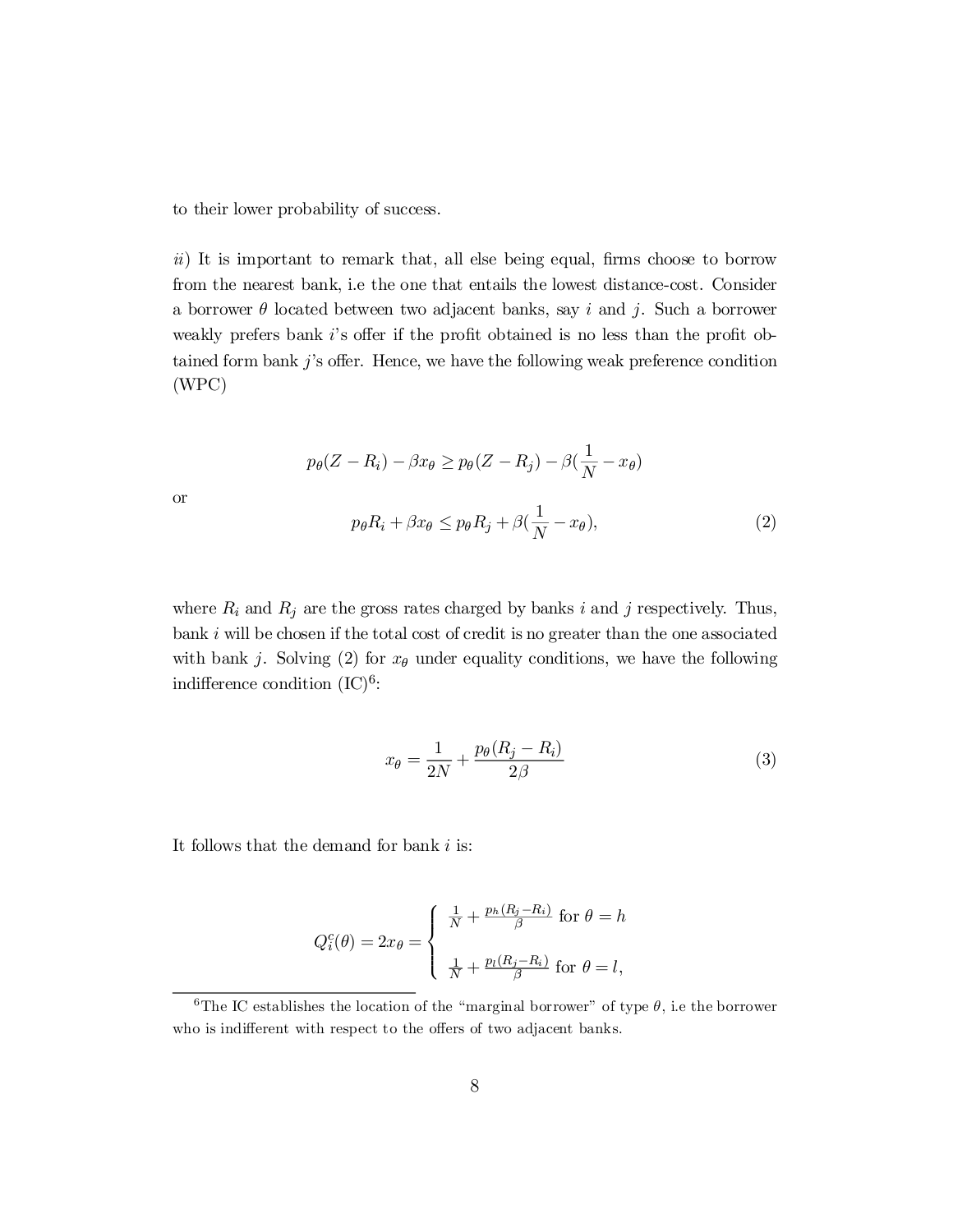where the subscript " $c$ " indicates the demand in a competitive environment. The (linear) demand function for the bank  $i$  has standard properties: it is declining in N and in its own price, and increasing in the direct competitors' price.

An important point about PC  $(1)$  and IC  $(3)$  is that they represent the demand for the bank in two specific market configurations. In fact, for  $\frac{1}{2}$  $\frac{1}{2N}$  large enough, i.e. N low, we get that  $x_l < x_h < \frac{1}{2N}$ . In this case any of the N banks competes for the two types of firm. Thus, exploiting the relations between  $x_l$ ,  $x_h$ , and  $\frac{1}{2l}$ 2N and we can state the following definition:

# Definition 1.

Under condition  $\mu > 2p_h(Z - R_i) = \overline{\mu}$  the market is a local monopoly.

with  $\mu = \beta/N$ . Under local monopoly the number of banks low enough to eliminate baniking competition.

If N is such that  $x_l < \frac{1}{2N} < x_h$ , the bank starts to compete for high quality borrowers, maintaining the monopoly power on low-quality ones. We are now in an *intermediate case* where banks compete for high-quality firms only.

### Definition 2.

Under condition  $\mu = 2p_l(Z - R_i) \leq \mu \leq \overline{\mu}$  the market structure is intermediate between local monopoly and full competition: we define it as partially competitive.

Partial competion is due to the fact that all good borrowers are able to demand credit up to  $x_h > \frac{1}{2l}$  $\frac{1}{2N}$  (their participation constraint is slack with many banks) and they compare bank  $i$ 's offer with the closest competitor's offer. This means that now alternative prices do matter.

Finally, when  $\frac{1}{2N} < x_l < x_h$ , banks compete for all types, and all firms are able to compare the offers of two adjacent banks. From hence, we obtain this last definition:

## Definition 3.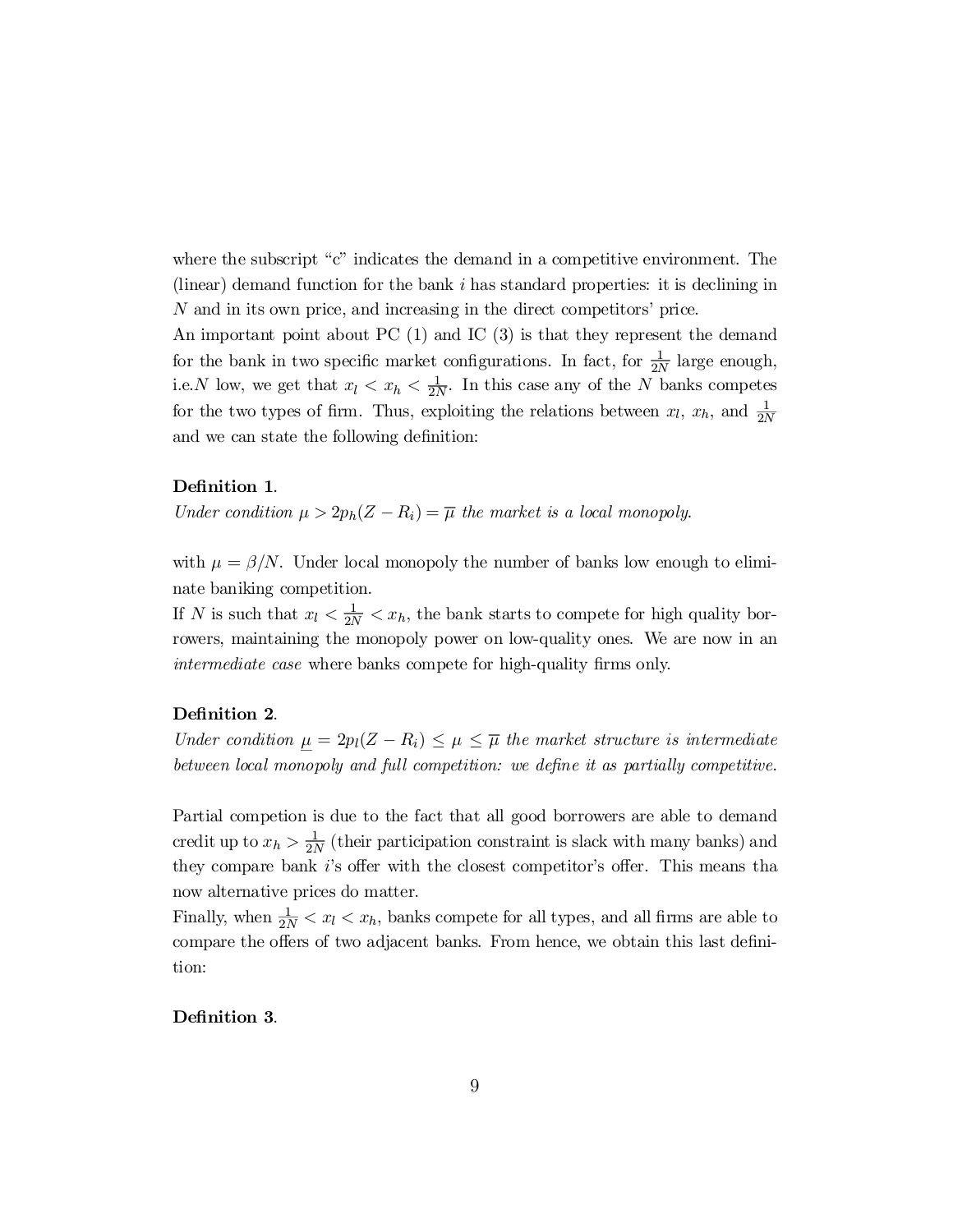Under condition  $\mu < 2p_l(Z - R_i) = \mu$ , bank i competes for all types of borrowers, i.e. the market is fully competitive.

The parameter  $\mu$  measures the *intensity of the competition* or the *competitive pres*sure in terms of both number of incumbents and degree of market power achieved by banks via product differentiation. It will be clear in the next sections that this parameter is crucial to our analysis.

# 3 Symmetric information

In what follows we study the framework of symmetric information: lenders freely observe  $\theta$  and make their loan policies accordingly. We first describe profit and then derive the equilibrium loan rates under local monopoly and competition.

# Banks' Profits.

The existence of symmetric information allows lenders to distinguish between good and bad borrowers and to price them differently. In other words, we have the standard result  $R_i = R_i(\theta)$ . The expected average bank profit form financing high-quality projects is given by  $\pi_i(h) = \lambda p_h R_i(h) - (1 + c)$ , in the case of lowquality projects we have  $\pi_i(l) = (1 - \lambda)p_lR_i(l) - (1 + c)$ , where  $R_i(h)$ ,  $R_i(l)$  are the gross rates that bank i charges on borrowers of type h and l respectively. As we shall see, with informational symmetry the bank offers two separated contract with independent prices.

# 3.1 Pricing under local monopoly

Exploiting definition 1, the demand for the bank under local monopoly is:

$$
Q_i^m(\theta) = 2x_{\theta} = \begin{cases} \frac{p_h(Z - R_i(h))}{\beta} \text{ for } \theta = h \\ \frac{p_l(Z - R_i(l))}{\beta} \text{ for } \theta = l \end{cases}
$$

The problem for the monopolistic bank is to maximize profits over the mass of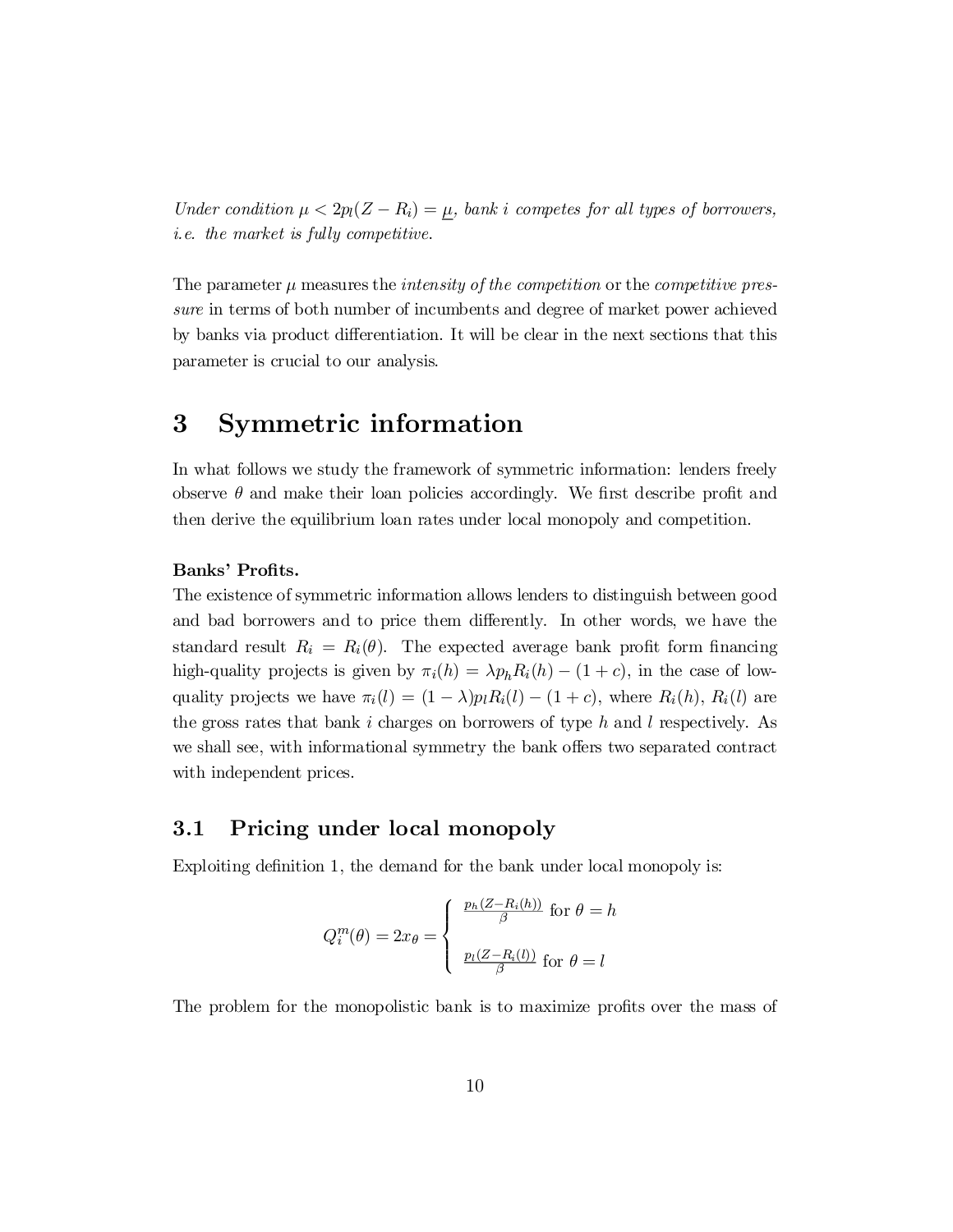borrowers up to  $x_h$ . This problem is:

$$
\max_{R_i(h), R_i(l)} \Pi_i(\theta) = \pi_i(h) \left[ \frac{p_h(Z - R_i(h))}{\beta} \right] + \pi_i(l) \left[ \frac{p_l(Z - R_i(l))}{\beta} \right] \tag{4}
$$

Differentiating (4) with respect to  $R_i(h)$ ,  $R_i(l)$  yields to the following monpoly pricing rule:

$$
R^{m}(\theta) = \begin{cases} R^{m}(h) = \frac{1}{2}[Z + \frac{1+c}{\lambda p_{h}}] \\ R^{m}(l) = \frac{1}{2}[Z + \frac{1+c}{(1-\lambda)p_{l}}] \end{cases}
$$
(5)

Rule (5) reflects the costs of lending, the borrowers' probability of success and the fact that banks and firms share the cash flow generated by the project. Note also that  $R^m(l) > R^m(h)$  for  $\frac{p_h}{m}$  $\frac{p_h}{p_l} > \frac{1-\lambda}{\lambda}$  and it is always satisfied for  $\lambda = \frac{1}{2}$  $\frac{1}{2}$ .

# 3.2 Pricing under full competition

When the environment is fully competitive, the demand faced by the bank  $i$  is given by  $Q_i^c(\theta)$  (see point IV of section 2). To have a simpler notation we define  $R_i(h) \equiv R(h)$  and  $R_i(l) \equiv R(l)$ . Because of equidistant positions, each bank will price borrowers according to type:  $R_{j,h}$  and  $R_{j,l}$  are the rates that bank j charges on type  $h$  and  $l$  respectively.

The bank maximizes profits over the mass of borrowers up to  $x_{\theta}$ . The progam is:

$$
\max_{R(h),R(l)} \Pi_i(\theta) = \pi_i(h)[\frac{1}{N} + \frac{p_h(R_{j,h} - R(h))}{\beta}] + \pi_i(l)[\frac{1}{N} + \frac{p_l(R_{j,l} - R(l))}{\beta}].
$$
 (6)

The profit function (6) has standard properties: it decreases with  $N$ ,  $\beta$  and the cost c, and it increases with  $\lambda$  and  $p_{\theta}$ . Substituting into (6) the values of  $\pi_i(h)$  and  $\pi_i(l)$  as defined in section 3, we compute the symmetric Nash equilibrium in prices by differentiating the profit function respect to  $R_h, R_l$ . We obtain the following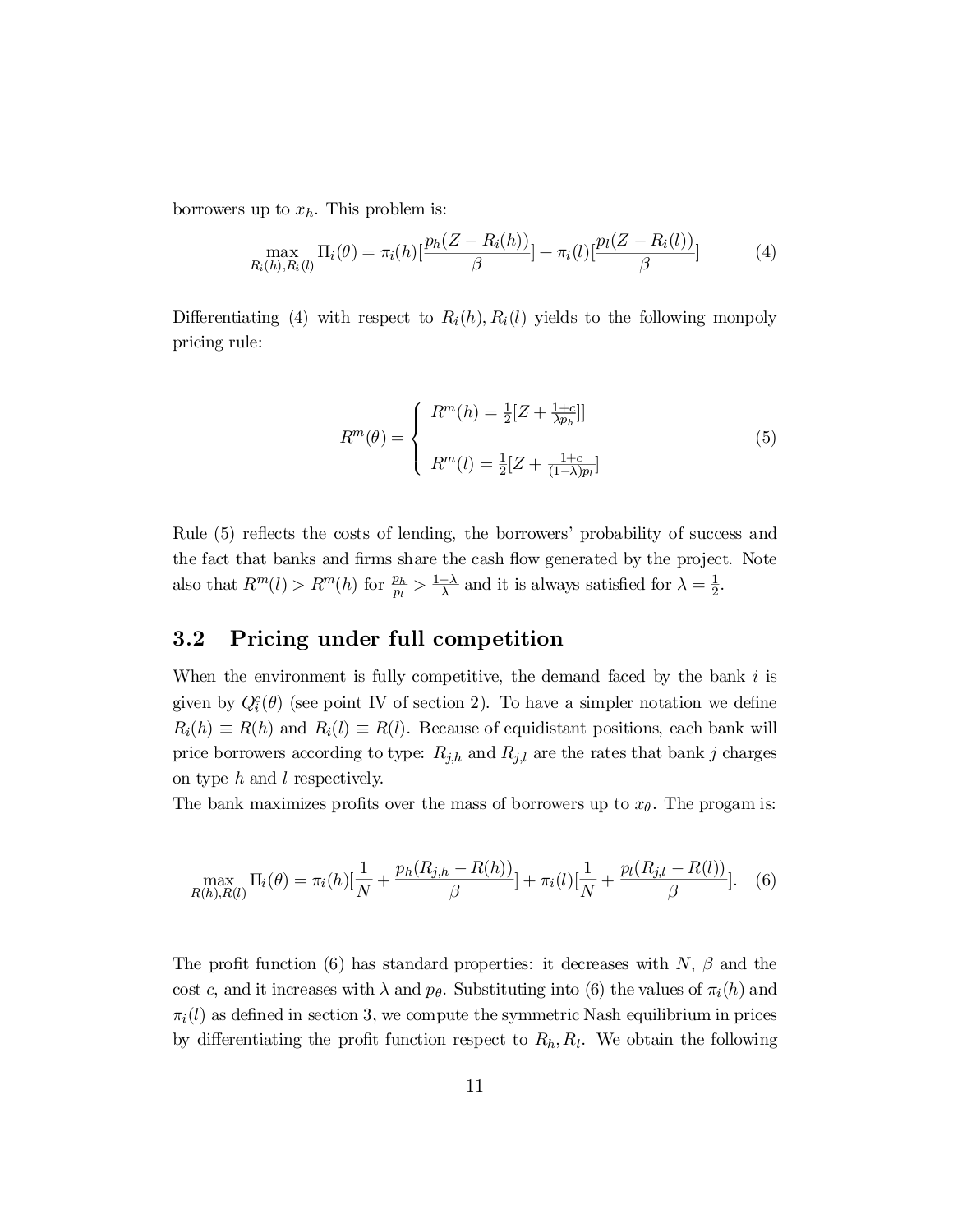separating pricing rule:

$$
R^{c}(\theta) = \begin{cases} R^{c}(h) = \frac{1}{p_{h}} \left[\frac{(1+c)}{\lambda} + \frac{\beta}{N}\right] \\ R^{c}(l) = \frac{1}{p_{l}} \left[\frac{1+c}{1-\lambda} + \frac{\beta}{N}\right], \end{cases}
$$
(7)

The rule  $(7)^7$  is consistent with what has been mentioned above. Each borrower is priced according to its type and for a sufficent degree of heterogeneity between firms we have the standard result  $R^{c}(l) > R^{c}(h)$  <sup>8</sup> (see appendix A.1 for proof). Being  $\mu = \frac{\beta}{\Delta}$  $\frac{\rho}{N}$ , N and  $\beta$  are interpreted in the same manner; as competition gets sharper  $(N \to \infty$  and  $\beta \to 0)$  rates converge to the competitive levels, and are determined by  $p_{\theta}$ ,  $\lambda$  and c only.

# 4 Asymmetric information

As long as lenders do not observe borrowers' types, their price policy cannot be based on rules (5)and (7). It is well known that under informational asymmetry the economy is out of the first best world. Despite this, the market is not prevented from generating devices enabling some forms of type-discrimination. Indeed, in our model there can be a mechanism whereby borrowers are able to signal their quality. As we shall see that this mechanism is distance related. The idea relies on the fact that high-quality borrowers may switch of relocate in order to send a signal of quality to lenders. Hence, the " $x$ " finally chosen can be a variable from which banks infer the borrowers' true type.

<sup>&</sup>lt;sup>7</sup>The second derivatives  $\frac{\partial \Pi_i}{\partial R_i(\theta)} < 0 \forall \theta$  guarantee that problems (4) and (6) are both concave.

<sup>&</sup>lt;sup>8</sup>Given prices (7) the bank i's per-loan rate of return is  $p_{\theta}R_i(\theta) - (1 + c)$ . Such a rate of return is equal to  $p_h R_i(h) - (1+c)$  in the case of a good firm and equal to  $p_l R_i (l) - (1+c)$ in the case of a bad one. Because rule  $(7)$  depends on  $\lambda$ , the two rates are equalized only for an even distribution of the types in the economy.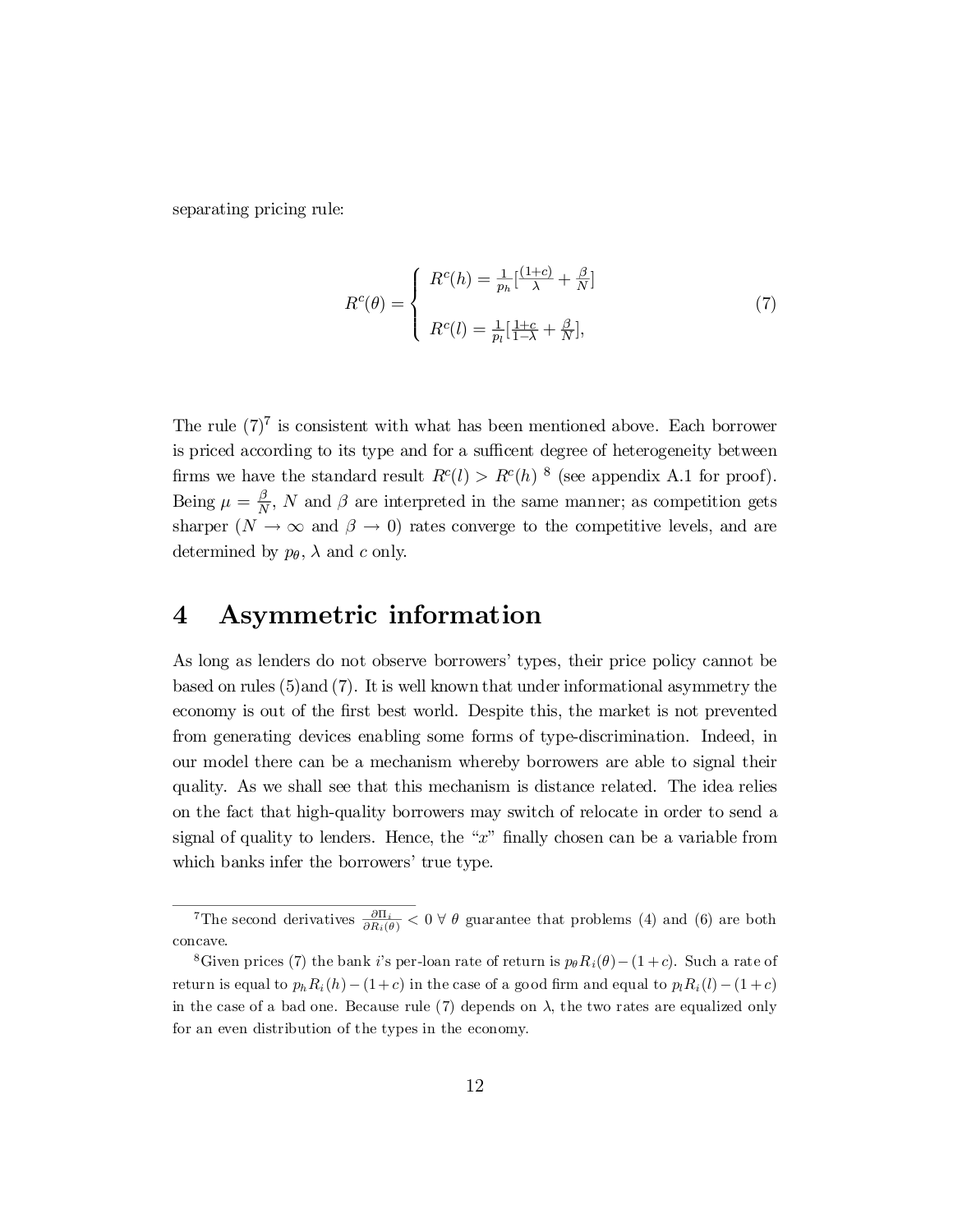# 4.1 Endogenous location and signalling

In section 3.1 and 3.2 we found equilibrium loan rates under the assumptions of symmetric information and *exogenous* location of the borrowers. With informational asymmetry we allow for endogenous location, in the sense that borrowing firms are given the possibility to relocate to other points of the circle in order to signal their type. Relocation is costly and such a cost is given by

$$
s=|x-x_0|,
$$

where x is the "final destination" and  $x_0$  the initial location. In other words, borrowers wanting to move, regardless of type, incur in a cost proportional to the traveled distance 9 . The module implies that s is symmetric with respect to the location: wherever the firm moves from its initial position, it incurs in s.

In the space of financial contracts, moving towards locations far away from the bank means demanding highly informative contracts or sofisticated contracts, while moving towards locations closer to the bank implies demanding "simple loan contracts" or non-informative loan contracts. Borrowing ¯rms with initial location close to the bank incur in low travel costs because they are not particularly interested in sofistication. They ask for low-informative contracts and this is true regardless of type. Instead, firms located far away are love non-standard contracts and give informational more importance. In other words, the distance from the bank reflects the preference for informative contracts.

For a given location, how borrowers evaluate information is ex-ante the same, but in order to signal high-quality firms must demand more information by switching position on the circle<sup>10</sup>. To clarify this point note that a borrower located at y from

<sup>&</sup>lt;sup>9</sup>The cost of the signal is assumed to be the same for all types. Ex-ante there is no reason to believe that good firms are willing to invest more in information because this element is refered to location and not to type. Then, we depart from the standard assumption that signalling costs are different according to types. For applications to other economic fields see Spence (1973) and Myers and Majluf (1984).

 $10$ The location of some firms is consistent with separation. It will be shown ahead that these firms have location sufficient for signalling and they are not involved in the relocation process.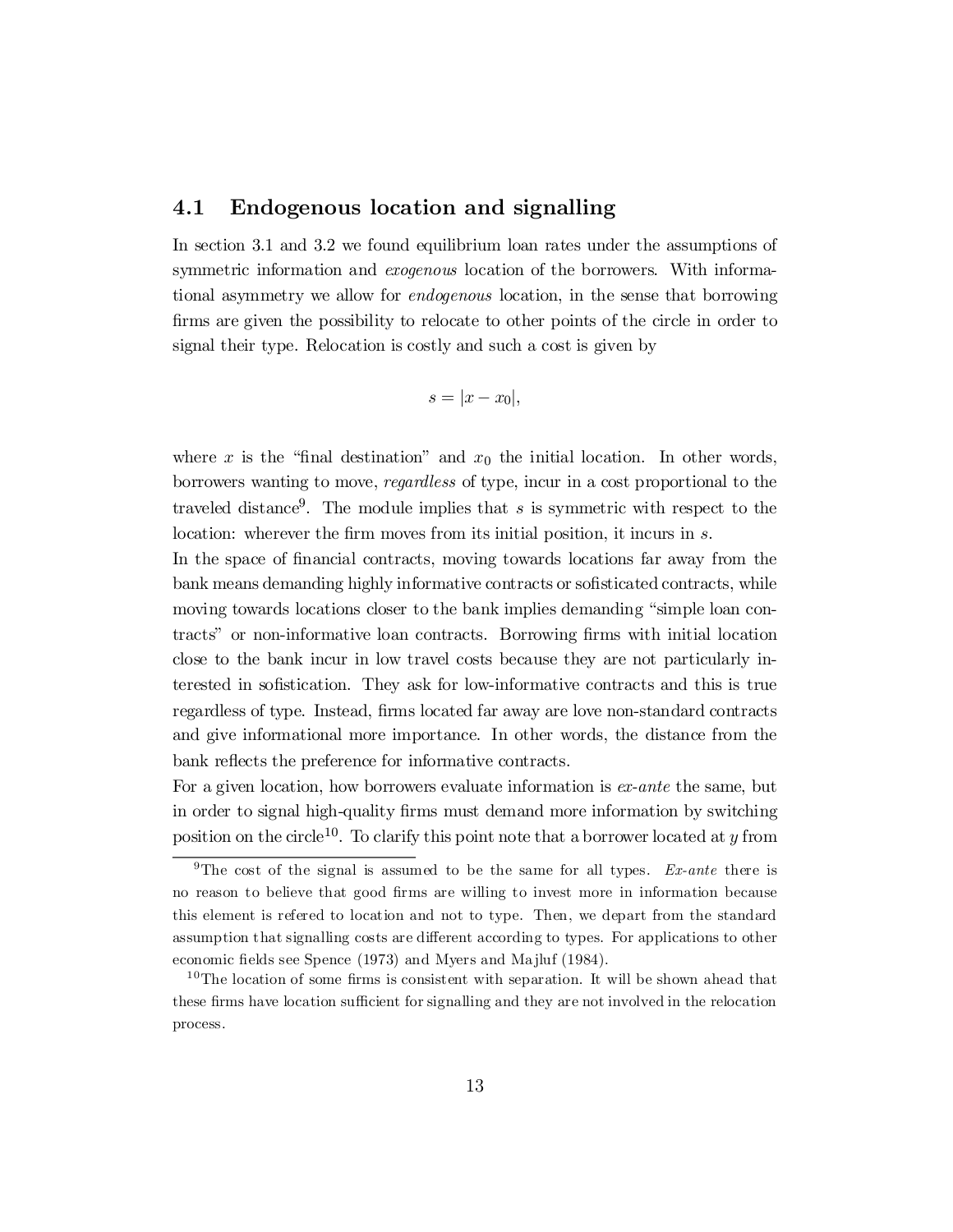a bank, gives information a total value of  $\beta y$  regardless of his type. Under informational asymmetry, (some) good firms must relocate in order to obtain high-quality pricing, ex-post giving information more value. In this way, they invest contract complexity and are returned with lower interest rates on loans.

The linear cost  $s$  is a simple but effective way to model a class of costs relevant in credit markets. In fact, investing in information mean, for instance, paying a rating agency certifying the quality of the project, or the effort an enteprenuer must put into the project to make it profitable, e.g. accurate feasability studies, forcasting how production and demand may evolve over the time, market research to ensure that the final product is worth selling. Thus, signalling through relocation may become a "pass" for high-quality credit application. Such a mechanism imposes an effort on good firms but allows banks to avoid costly screening.

# 4.2 The signalling game

We concentrate on bank i (hereafter we omit i). This bank is uninformed about  $\theta$ , but does know that below  $x_l$  all firms apply for credit and for  $x_h > x_l$  only high quality firms will apply. Given  $x_h > x_l$ , high quality borrowers may switch to the non-profitable region for low types,  $[x_l, x_h)$ , to signal their higher quality. More precisely,  $x_l$  is the point to which all good borrowers should switch in order to sustain the mininum cost consistent with separation. Accordingly, the game is based on the following sequence of actions:

1. borrowers move first. By comparing the pay-off of their current location and the payoff enjoyed at  $x_l$  they decide whether to relocate;

2. lenders offer two separating contracts or one pooling contract depending on the signal observed;

3. borrowers take their application decisions;

4. equilibrium is reached and final payoffs are assigned.

The distance x from the bank is the signal. We denote by  $x(\theta)$  the location to be chosen by the type  $\theta$  conditional on his actual position  $x_0$ , and by  $\phi(x)$  the probability that the type is  $h$  having observed  $x$ .

At location  $x(\theta)$  the bank charges the expected rate  $R[x(\theta)] = \phi[x(\theta)]\overline{R} + (1 -$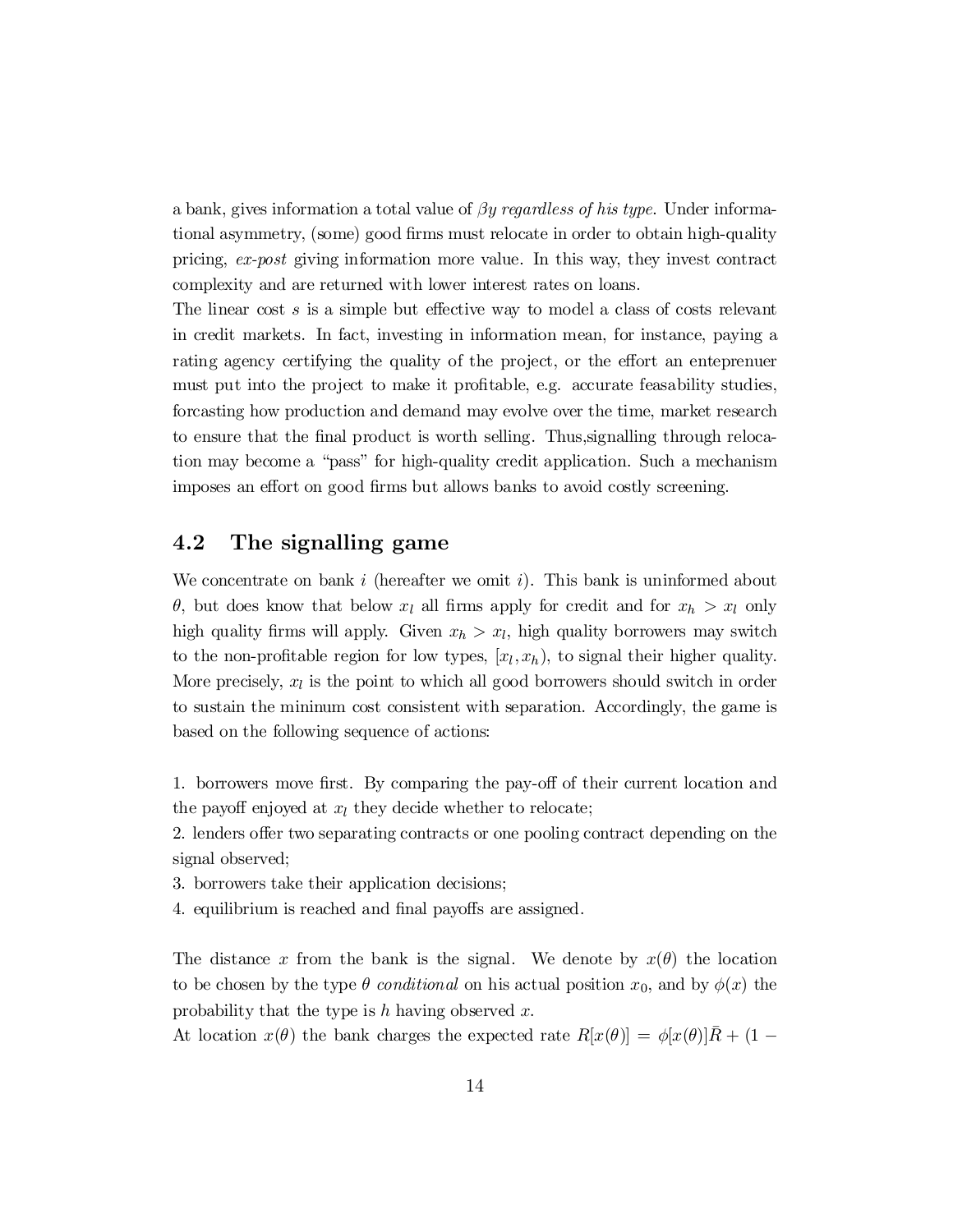$\phi[x(\theta)]\underline{R}$ , where  $\overline{R} \equiv R(h), \underline{R} \equiv R(l)$ , respectively; later on in the paper it will also be specified which market structure these rates refer to.

The concept of equilibrium used in these class of models is the perfect Baysian equilibrium (PBE). The PBE of this game is a set of  $\{x^*(h), x^*(l), R^*, \phi^*\}$  such that the profit for a borrower sending the signal  $x(\theta)$  is maximized  $\forall \theta$ . Hence,  $x^*(\theta)$  solves:

$$
\max_{x(\theta)} [(p_{\theta}(Z - R^*[x(\theta)]) - \beta x(\theta)) | x_0]
$$

where  $R^*(\theta) = \phi^*(x)\overline{R} + [1 - \phi^*(x)]\overline{R}$  is the equilibrium rate, which is anticipated by the borrower and included in the maximization problem. The rates borrowers consider in their maximization problem are also optimal for the bank because derived from problems (4) and (6).

In separating equilibria the bank faces the following system of beliefs<sup>11</sup>:  $\phi^*(x) = 1 \ \forall \ x \geq x_l; \ \phi^*(x) = 0 \ \forall \ x < x_l.$ 

# 4.3 Local monopoly

We first analyse the relocation decision under local monopoly and I shall extend the analysis to the competitive case in the next section. For the sake of simplicity, we use the monopoly rates  $\underline{R} \equiv R^m(l)$  and  $\overline{R} \equiv R^m(h)$ .

### Optimal location for low quality firms.

Low quality borrowers located above  $x_l$  will not ask for a loan because those locations produce high distance costs and negative profits. But it could be the case that a borrower of type l with initial locaton  $x_0 = x_l$  profitably applies for a loan because of the lower equilibrium interest rate the bank charges at  $x_l$ . In fact, if signalling is possible the bank charges the rate  $R^*(x_l) = R$  in the region  $x \in [x_l, x_h]$ 

 $11$ This system of beliefs means that in equilibrium the bank assigns probability 0 of being a good borrower for all the locations  $x < x<sub>l</sub>$  even if there are some good borrowers "locked" in the region  $[0, x_l)$  that cannot separate. This is consistent with the result of separation, but does not imply the outcome of complete separation.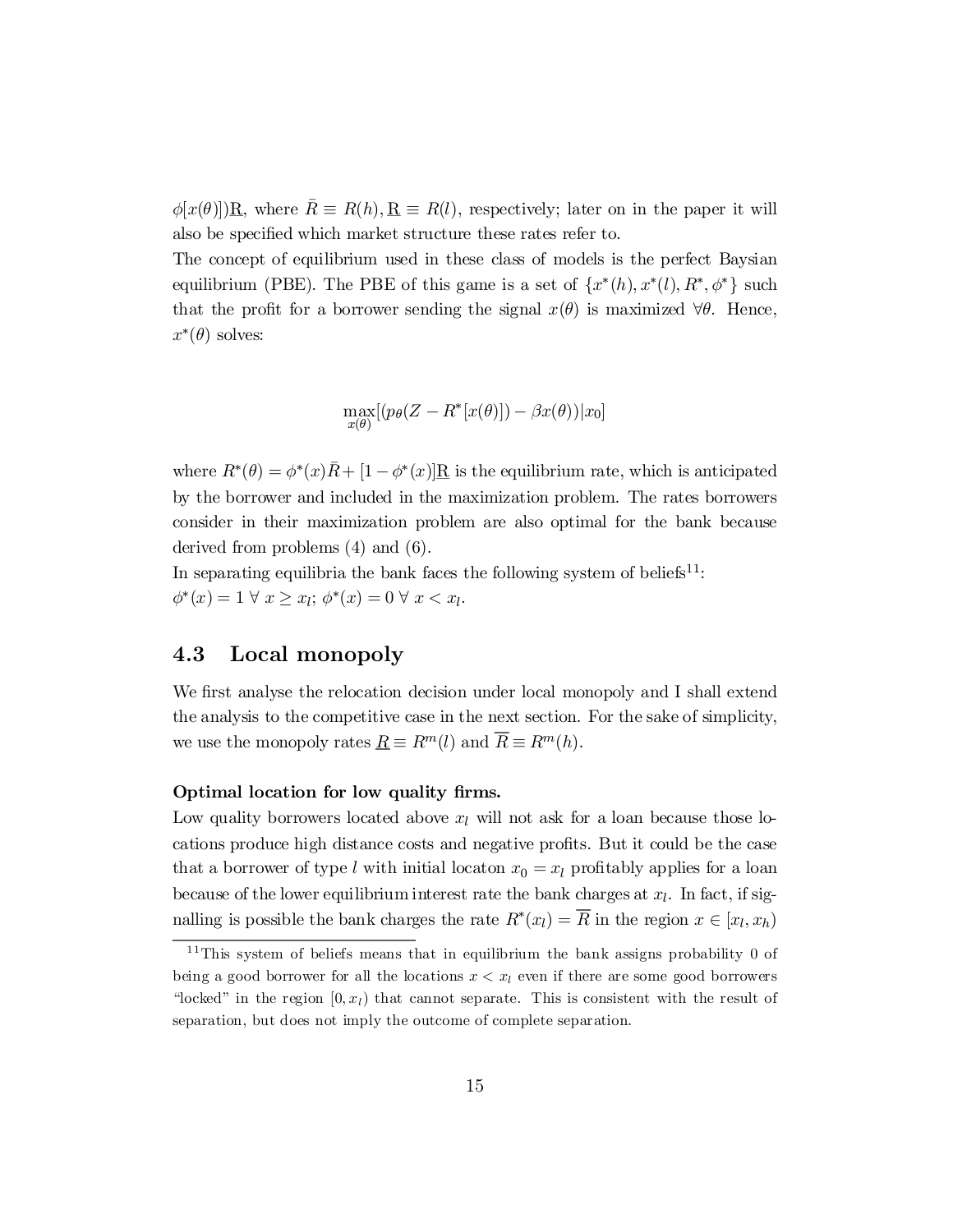and all borrowers l located in  $x_l$  could potentially apply for loan making positive profits. In order to obtain a separating equilibrium we have to find the condition under which that situation does not occur. Such a condition is:

$$
p_l[Z - R^*(x_l)] - \beta x_l = p_l[Z - \overline{R}] - \beta x_l \le 0.
$$

By substituting the expression for  $x_l$  we get:

$$
p_l[Z - R^*(x_l)] - \beta x_l = p_l[Z - \overline{R}] - \beta \frac{p_l[Z - \overline{R}]}{\beta} = 0.
$$
 (8)

and the condition is satisfied with equality.

# Lemma 1.

Condition  $(8)$  is a sufficient condition for any separating equilibrium.

Result (8) indicates that low-quality borrowers located a  $x = x<sub>l</sub>$  makes zero profits even if charged  $\overline{R} < R$  and thus they do not apply for credit at  $x_l$  or above.

Two important implications of (8) are that all borrowers of types l located below  $x_l$  have no incentive to switch and those who are already located at  $x_l$  or above will not apply for credit because not profitable.

In the signalling game, the equilibrium values for low-quality borrowers are:

a) firms with initial location  $x_0 \in [0, x_l)$ , choose  $x^*(l) = x_0$  and are assigned  $\phi^*(x) = 0$ . All borrowers continue to stay in that region and will apply for credit at the rate  $R^*[x^*(l)] = \underline{R};$ 

b) firms with initial location  $x_0 \in [x_l, x_h)$  will not apply for credit.

## Optimal location for high quality firms.

All borrowers of type h located above  $x_l$  will continue to stay in that region; their initial location  $x_0$  is sufficient for signalling. We know from (9) that low-types will never demand credit above  $x_l$  and this is a sufficient condition for a separating equilibrium. A *necessary condition for a separating equilibrium* is that high-quality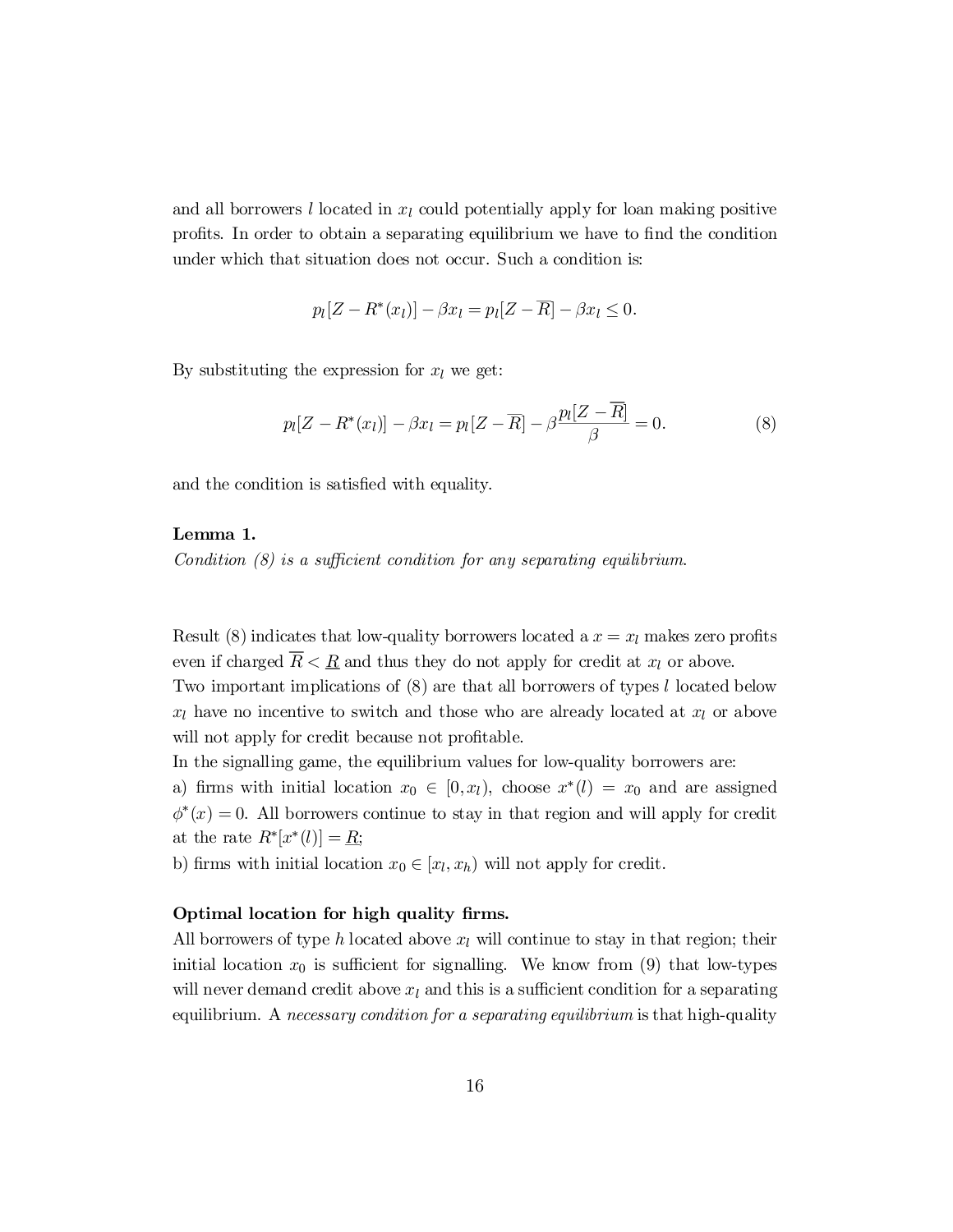borrowers located below  $x_l$  find profitable switching to  $x_l$ <sup>12</sup>. If all of them switch, we obtain complete separation.

Then, the analysis is focused on good borrowers located below  $x_l$ , who would need to move above to signal their quality. That is the case if the following relation holds:  $\{ [x^*(h) \ge x_l, \overline{R}] | x_o \} \succ \{ [x^*(h) < x_l, \underline{R}] | x_0 \}$ . More precisely, a good borrower with initial location  $x_0 \in [0, x_l)$ , charged  $R^*(x_0 < x_l)$ , prefers to switch up to  $x_l$  if and only if

$$
p_h R^*[x < x_l] + \beta x_0 \ge p_h R^*[x \ge x_l] + \beta x_l + (x_l - x_0)
$$

or

$$
p_h[\underline{R} - \overline{R}] \ge (1 + \beta)s \tag{9}
$$

where  $R^*(x \geq x_l) = R$  and  $R^*(x < x_l) = R$ .

In Condition (9) borrowers compare gains (the left-hand side) and costs (the righthand side one) of relocation. The latter are the switching costs depending on the distance  $(x_l - x_0)$ , while the former is the price differential. Solving (9) for s we find that:

$$
s \le \frac{p_h(\underline{R} - \bar{R})}{1 + \beta} = \frac{p_h(1 + c)\delta}{1 + \beta} \equiv \bar{x},\tag{10}
$$

where  $\delta = \frac{1}{2}$  $rac{1}{2}[\frac{1}{(1-)}$  $\frac{1}{(1-\lambda)p_l}-\frac{1}{\lambda p}$  $\frac{1}{\lambda p_h}$ .

# Lemma 2.

Inequality (10) is a necessary condition for a separating equilibrium involving at least one borrower located at  $x_0$ .

Condition  $(10)$  implies that good borrowers with initial location sufficently close to  $x_l$  will switch, specifically those with distance  $s \leq \bar{x}$  from  $x_l$ , meaning that low

<sup>&</sup>lt;sup>12</sup>If relocation were not allowed, two pricing strategies would be available to the bank: setting a profit-maximizing-pooling-price up to  $x = x_h$  or screening borrower by announcing the prices  $R_i = \underline{R}$  below  $x_l$  and  $R_i = R$  at  $x_l$  or above. This latter pricing rule would lead to separation, but it would be characterized by non-efficient pricing.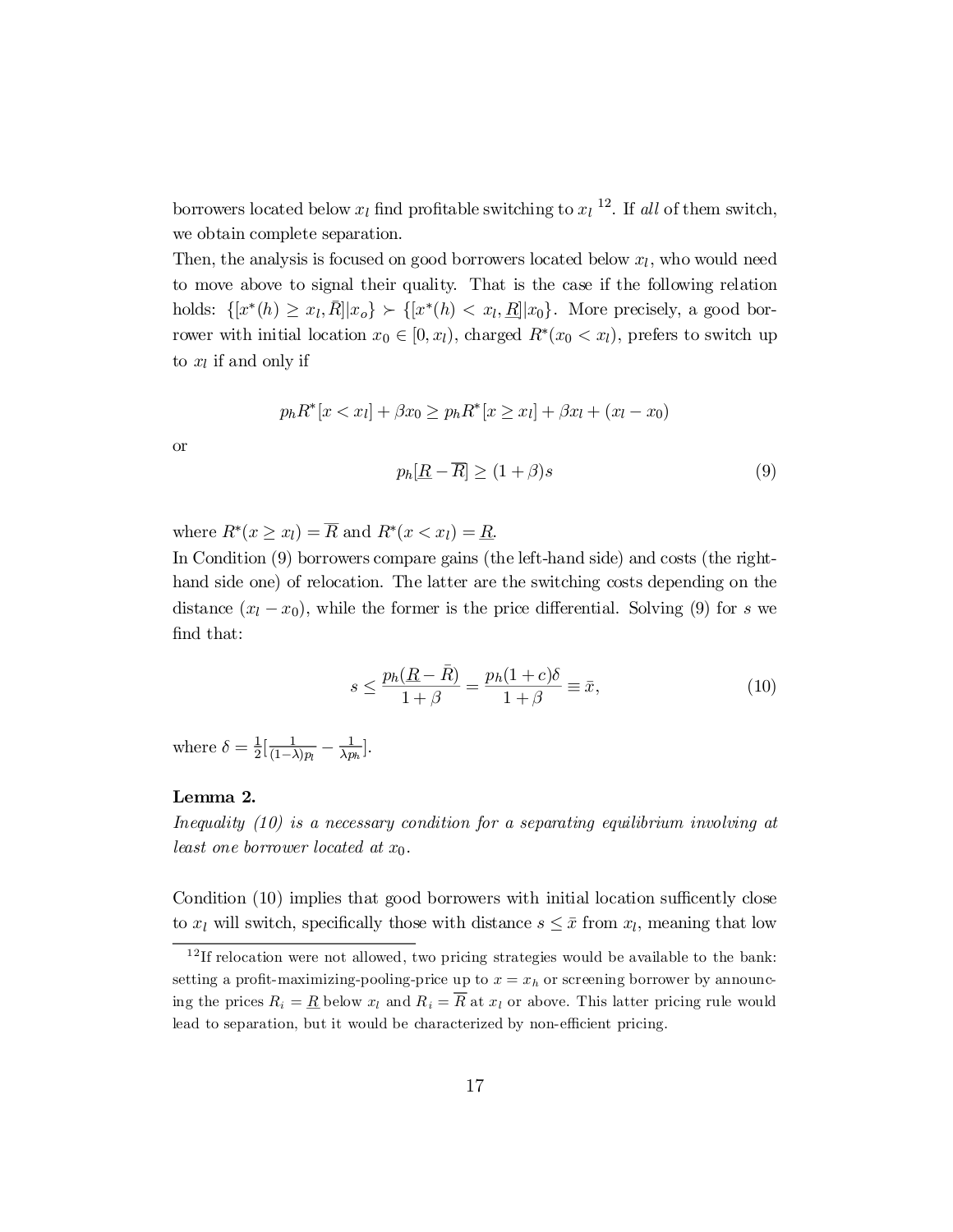switching costs are consistent with relocation. Given that (10) depends on  $\beta$  we now address the question of its role in deciding relocation.

## Characterizating of the equilibrium: the role of  $\beta$ .

For a detaild evaluation of the role of  $\beta$  in this analysis, we rearrange (10) to obtain:

$$
H(\beta) = x_0 - \frac{p_l(Z - \bar{R})}{\beta} + \frac{p_h(\bar{R} - \bar{R})}{1 + \beta} \ge 0
$$
\n(11)

Three are three important components in (11):

1. The initial location: the closer  $x_0$  to  $x_l$  the lower the switching costs.

2. The rate differential  $\frac{p_h(R-\bar{R})}{1+\beta}$ , that is the crucial incentive for relocation. As  $\beta$ increases, the price differential becomes less important and it is more difficult for condition (12) to hold.

3. The switching cost  $\frac{p_l(Z-\bar{R})}{\beta}$  which are decreasing in  $\beta$ . This happens because for  $\beta$  large, the closer  $x_l$  to  $x_0$ , the lower the total switching costs.

Note that  $\lim_{\beta \to 0} H(\beta) = -\infty$ . This is crucial because if  $\beta$  is too low  $H(\beta) < 0$ and there is no incentive for high-quality borrowers to separate.

Under local monopoly, the following proposition holds:

# Proposition 1.

.

For  $\beta < \overline{\beta}$  there exists no separating equilibria. A necessary condition for separating equilibra is  $\beta \geq \beta$ .

### Corollary 1.

In absence of separation, the outcome is a pooling equilibrium characterized by all good firms maintaining their initial location.

**Proof.** See appendix A.1

The interpretation of  $\beta$  in proposition 1 is now more clear. Firstly,  $\beta$  can be considered as the unitary price (cost) of the signal: if this price is too low, signalling is not believed credible by the bank because potentially exploited by low-type firms. Note that both switching costs and gains are decreasing with  $\beta$ , which can be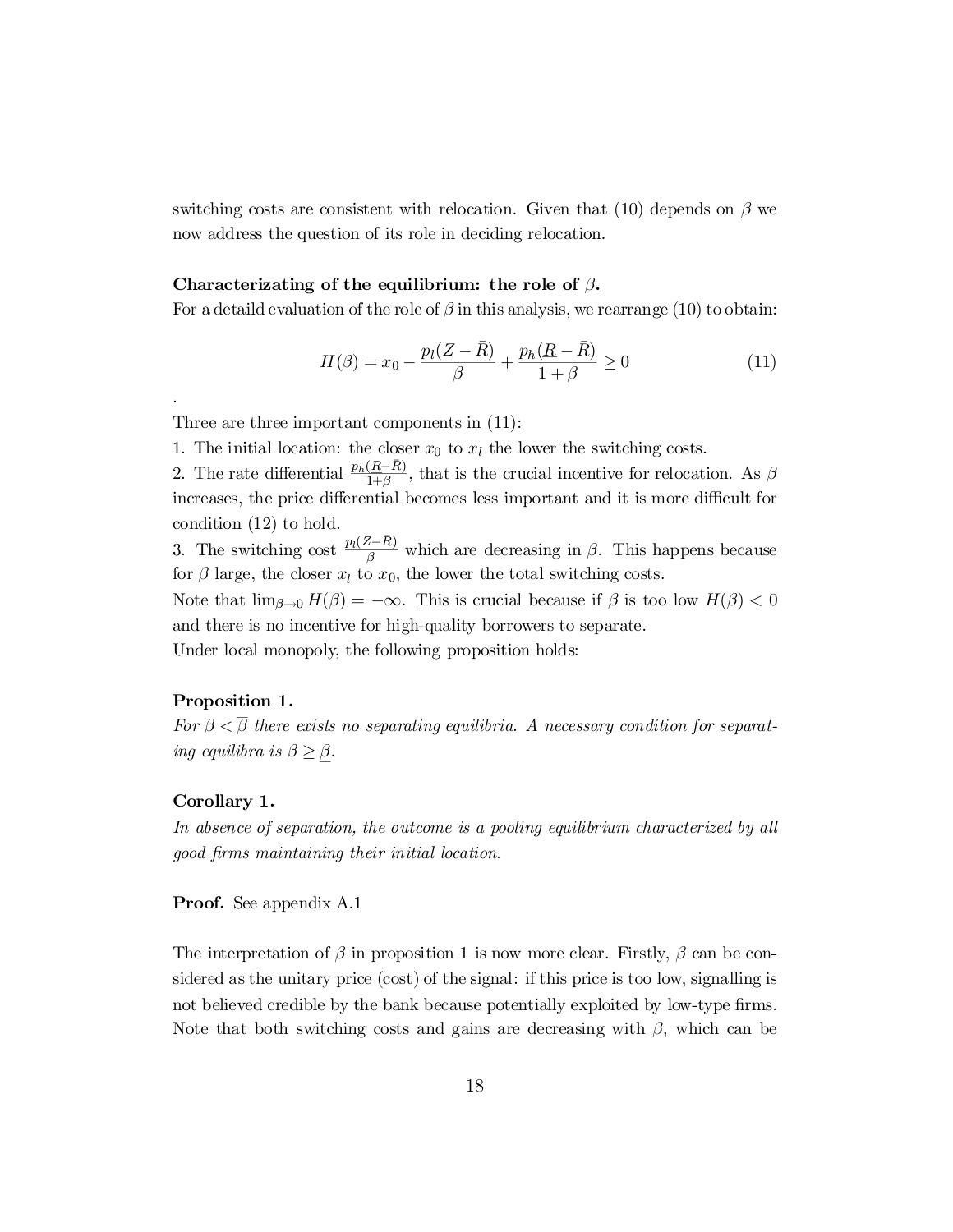interpreted ad follows: for  $\beta$  small, the degree of financial differentiation is low and good firms incur in high costs in order to buy a differentiated-informative contract. In attempting to separate, good firms need to relocate far way from the bank and have to express the preference for a sofisticated-complex product. While this increases gains, it also increases relocation costs: then, as the signal price falls, more information must be produced by firms to achieve separation. In fact, as mentioned in section 1,  $\beta x$  is a measure of the informative value of contracts, where  $\beta$  is the price and the distance x is the quantity: a decrease in  $\beta$ (price effect) will require "more" x (quantity effect) to satisfy the minimum value of information consistent with signalling<sup>13</sup>. As a result relocation costs increase and it is more difficult for signalling to occur.

While in monopolistic markets the relevant parameter affecting signalling is  $\beta$ , under full competition a key role is also played by  $N$ , which influences  $x_l$  and, in turn, the amount of information consistent with separation.

Secondly,  $\beta$  measures the heteorgeneity of borrowers in terms of preference for the bank's financial supply. If heterogeneity exists, loan contracts attract borrowers in different measures and this allows new young firms to reveal their type by expressing a preference \informative-contracts". If heterogenity did not exist, such a relocation device would not be possible because all firms would ask for the same contract 14 . Given that signalling outcomes are generated by minimum levels of  $\beta$ , which also captures the degree of market non-competitivness, we can say that banks must posses a market power to overcome asymmetric information and inef ficent pricing policies.

#### Proposition 2.

A necessary condition for a semi-separating equilibrium is  $\beta \in [\beta, \overline{\beta}]$ .  $\beta > \overline{\beta}$  is a necessary condition for complete separation.

<sup>13</sup>For instance, consider a borrower of high-quality located at distance  $w < x<sub>l</sub>$  from the bank. The (minimum) value of the information consistent with separation at  $x = w$  is  $I = I(\beta) = \beta(x_l - w) = p_l(Z - \bar{R}) - \beta w$ . Because  $\frac{\partial I(\beta)}{\partial \beta} = -w$ ,  $\beta$  has a negative impact on the overall informative value firms located at  $w$  must produce in order to separate.

<sup>&</sup>lt;sup>14</sup>Note that, the greater the heterogeneity, i.e higher  $\gamma$  and/or  $\frac{p_h}{m}$  $\frac{p_h}{p_l}$ , the required minimum  $\beta$  is lower, because high quality borrowers gain more from the price differential once they switch to  $x_l$ .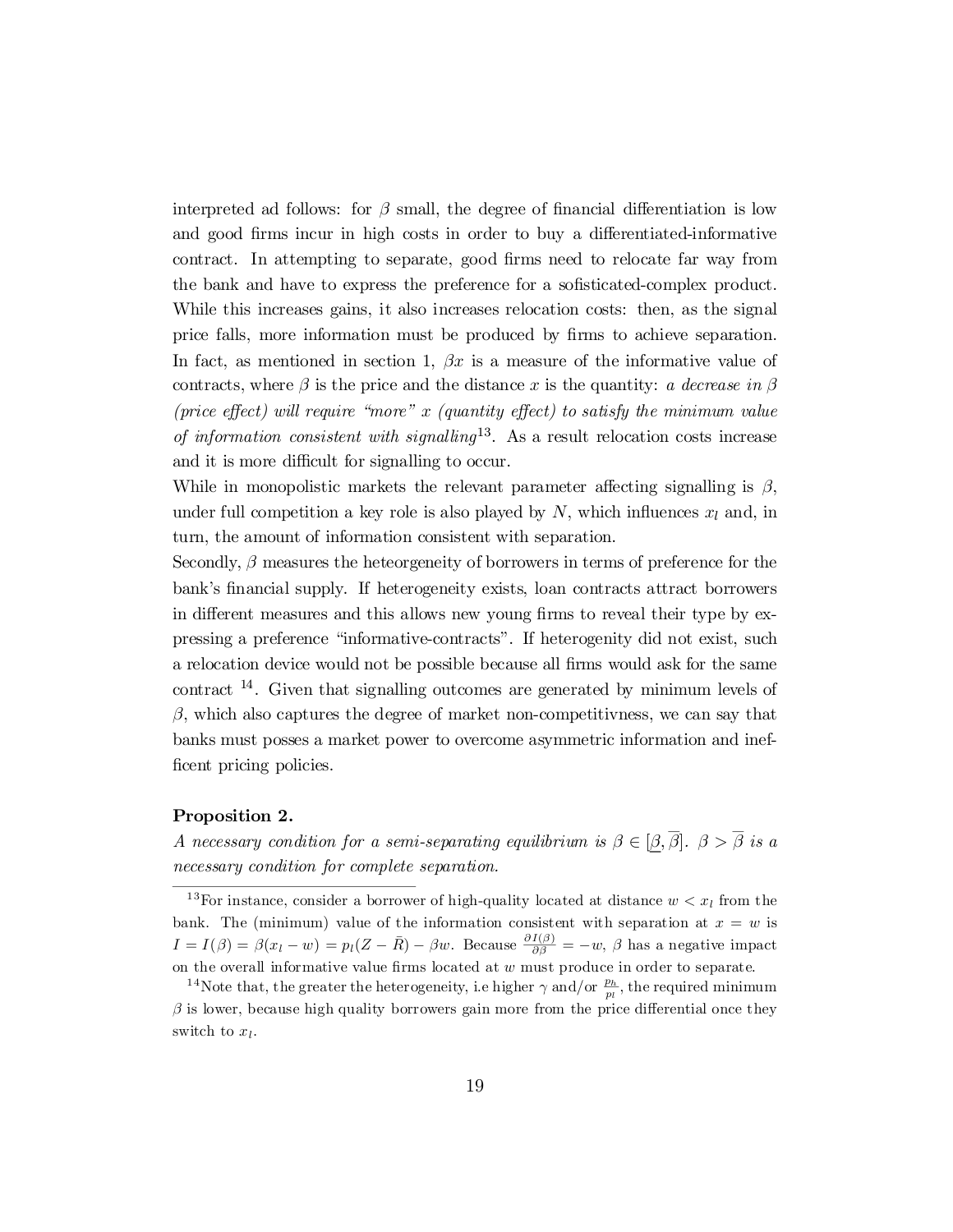### Corollary 2.

In a semi-separating equilibrium good firms with location  $\bar{x} < x \leq x_l$  will separate and good firms with location  $0 \leq x \leq \bar{x}$  remain in that region and will be priced  $R > \overline{R}$ . Under complete separation all good firms choose to relocate and are finally located at  $x_l$  or above.

Proof. See appendix A.

Proposition 2 says that, for some values of  $\beta$ , signalling equilibria are characterized by incomplete separation, with some good firms locked in the no-signalling region, where separation is for them unfeasible.

It important to underline that not all good borrowers incur in signalling costs. Such costs are in fact sustained only by those firms located below  $x_l$ . Good firms located above  $x_l$  will not incur in s because their initial location is sufficient for signalling<sup>15</sup>. The latter are known to be efficient and to undertake good investment projects: they have already singalled their type in previous periods and are now reaping the benefits. The former, on the other hand, are those young firms experiencing the credit market for the first time, and need to emerge from the mass of new firms applying for credit.

Differentaiting the profit/incenitve function (11) with respect to  $\beta$ , we find that  $\frac{\partial H(\cdot)}{\partial \beta} > 0$  if and only if:

$$
-\frac{p_h(\underline{R}-\bar{R})}{(1+\beta)^2} + \frac{p_l(Z-\bar{R})}{\beta^2} > 0.
$$

Solving for  $\beta$ , we obtain:

$$
\beta < \frac{1}{\sqrt{\frac{p_h - \gamma}{p_l} \left( Z - R \right)}} = \beta^* \tag{12}
$$

#### Lemma 3.

<sup>&</sup>lt;sup>15</sup>The initial location can also be seen as the firm's *reputation endowment*. This reputation is high for  $x \geq x_l$  and low for  $x < x_l$ .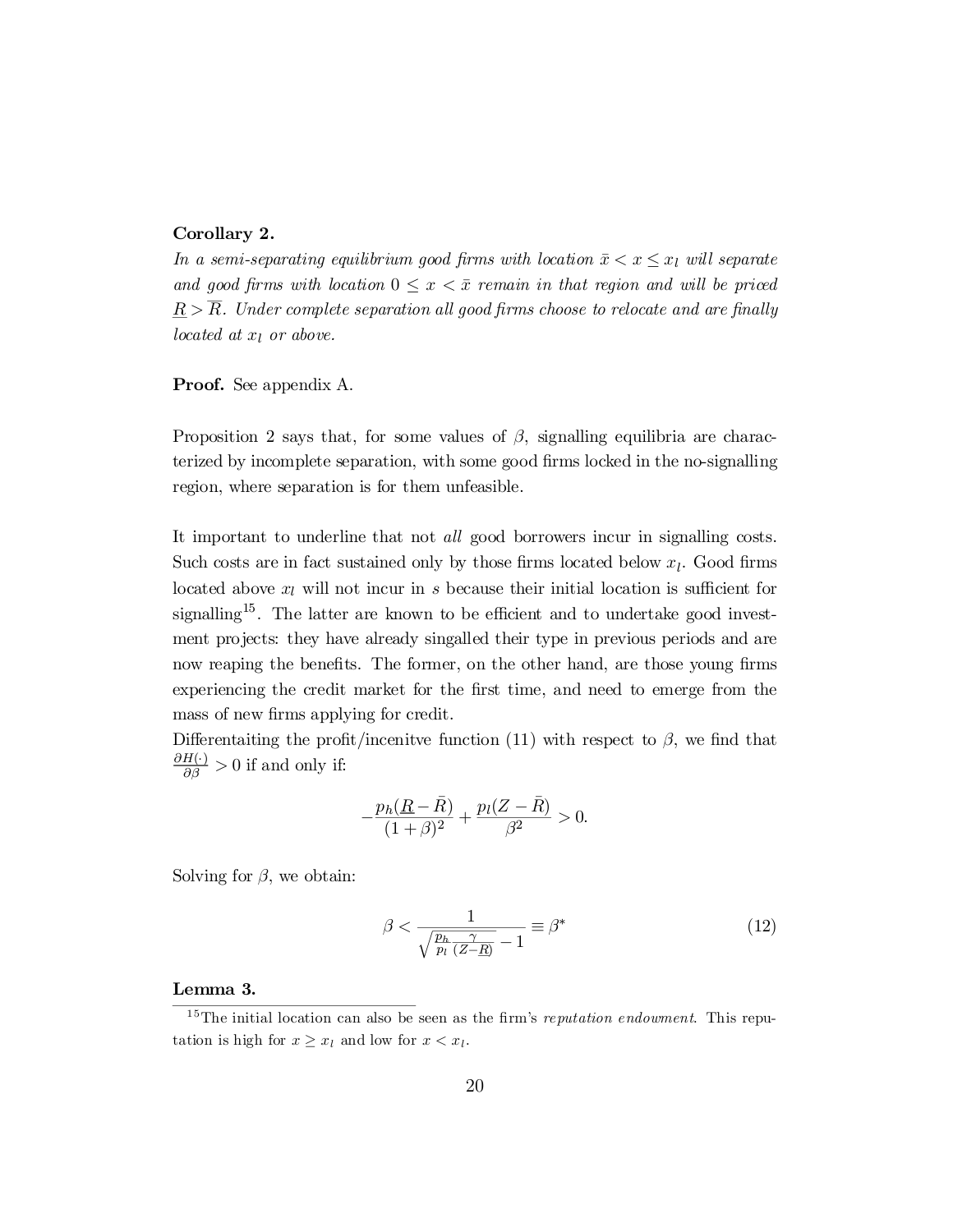For  $\beta \in [\beta, \beta^*], H(\beta)$  is increasing in  $\beta$ , for  $\beta > \beta^*$   $H(\beta)$  is decreasing.

Interpreting expression (12) and (14) toghether means that, the incentives to relocate arise for a minimum value  $\beta$ . Beyond this value, signalling is activated and high-quality borrowers start to separate. Complete separation is obtained for  $\beta > \beta$ . But for  $\beta > \beta^*$ , the marginal incentive to switch decreases. This result is consistent with signalling, but implies that as the market power of banks increases profits and surplus are reduced. In other words, firms pay more for a marginal increase in the market power parameter to continue the signalling game.

# 4.4 Singalling under full competition

In the case of local monopoly borrowers face the following situation:  $x_l < x_h < \frac{1}{2l}$  $\frac{1}{2N}$ while in the intermediate case  $x_l \leq \frac{1}{2N} \leq x_h$ , banks compete for high-quality borrowers and still have market power on low-quality ones. In this latter framework signalling still works, but now the set  $X_i$  of types h located above  $x_l$  and sending the signal to the bank *i* depends on  $N: X_i(N) = \{x; x^*(h) = x_0, \forall x \in [x_l, 1/2N < x_h]\}.$ As  $\frac{1}{2N} \to x_l$ , the set  $X_i \to \emptyset$ , and the only feasible  $x^*(h)$  is  $x^*(h) \leq \frac{1}{2N}$  for all the good borrowers. As the number of banks grows,  $X_i$  tends to be smaller and smaller, at the limit an empty set when  $\frac{1}{2N} < x_l$ . This is the case in which good firms are locked in their initial location all participation constraints is slack, and there exists no location consistent with signalling equilibria. The fall of  $X_i$  reduces the room for relocation of firms with location  $x \in [0, x_l)$ ; bank i's market share involving firms with locations  $x \in [x_l, \frac{1}{2l}]$  $\frac{1}{2N}$  also shrinks, and a larger proportion of these latter firms send their signal to the closest competing banks.

To show that under full competition signalling in no longer active, we proove that there exists no point  $x \in [0, \frac{1}{2l}]$  $\frac{1}{2N}$  at which high-quality borrowers are in condition to relocate and credibly signal. Hence, it is sufficient to show that at the extreme point,  $\frac{1}{2l}$  $\frac{1}{2N}$  or below it, low quality firms are able to profitably ask for credit (the sufficient condition for signalling does not hold). We consider again condition  $(8)$ :

$$
p_l[Z - R^*(x = x_l)] - \beta x_l = p_l[Z - \overline{R}] - \beta x_l
$$

and evaluate it in the case of full competition,  $\frac{1}{2N} = x_l$ , where  $x_l$  is the signalling threshold. No signalling equilibria exist if: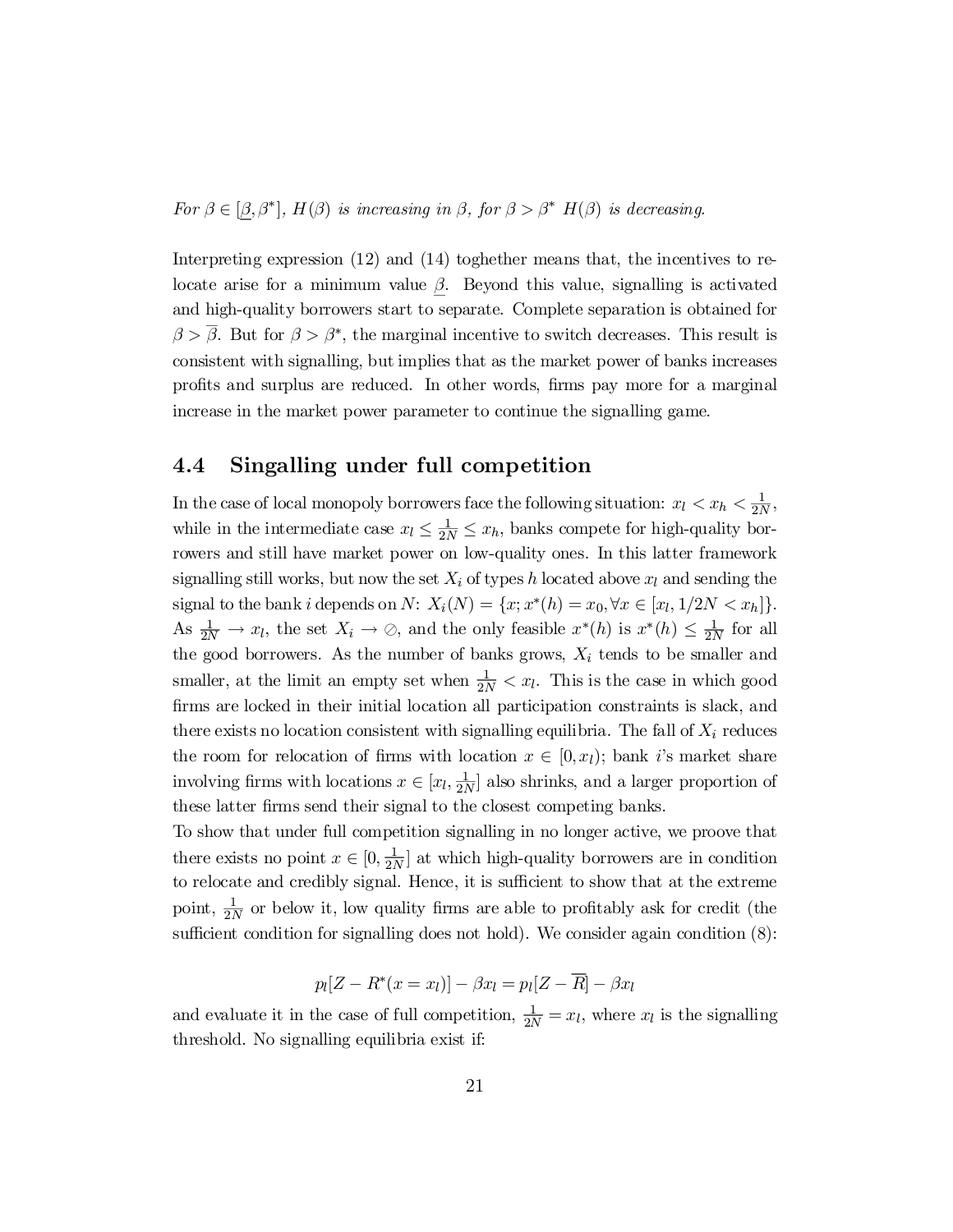$$
p_l[Z - R^*(\frac{1}{2N})] - \frac{\beta}{2N} = p_l[Z - \overline{R}^c] - \frac{\beta}{2N} > 0
$$
\n(13)

and solving for  $\mu = \frac{\beta}{N}$  $\frac{\beta}{N}$ , we have the following condition<sup>16</sup>:

$$
\mu = \beta \frac{1}{N} < \left[ p_l Z - \frac{p_l (1 + c)}{p_h \lambda} \right] \left[ \frac{2p_h}{2 + p_h} \right] = \hat{\mu} \tag{14}
$$

# Proposition 3.

For  $\mu < \hat{\mu}$  the competitive pressure is such that no sparating equilibrium exists.

### Corollary 3.

For  $\mu < \hat{\mu}$  high-quality firms do not relocate and will be priced the same rate of low quality firms. The outcome is a pooling equilibrium.

For  $\frac{1}{2N} \in [x_l, x_h)$ , competition involves high-quality firms only. The signalling mechanism still works and the necessary condition for separation is:

$$
p_h[\underline{R} - \overline{R}^c] > (1 + \beta)(x_l - x_0) \tag{15}
$$

Good borrowers compare the gain in term of price differential<sup>17</sup> with the sum of the switching costs and the travel costs. The left-hand side term in square bracket of  $(15)$  is the difference between the low-quality monopoly rate that is applied in the region  $[0, x_l)$  and the high-quality competitive rate that is applied from  $x = x_l^{18}$ . Solving (15) for the market share, we have that:

<sup>16</sup>Solving (15) for the market share  $\frac{1}{N}$  we havoe no singalling for  $\frac{\hat{1}}{N} < (\frac{2+p_h}{\beta})[p_lZ - \frac{(1+c)}{p_h\lambda}]$  $\frac{1+c_j}{p_h\lambda}$ . <sup>17</sup>See appendix A.2 for details.

 $18$ Remember that in the "low-quality region", the bank believes all firms are of low quality and price them accordingly. Further more, given that we are in a partially competitive environment, the bank maintains its market power on low quality, and this explains why the rate charged in the region  $[0, x_l)$  is  $\underline{R} = R^m(l)$ . Instead, at  $x_l$  the high quality rate is applied, but from that threshold the bank competes for high quality borrowers; then, the prevailing rate will be the high-quality competitive rate.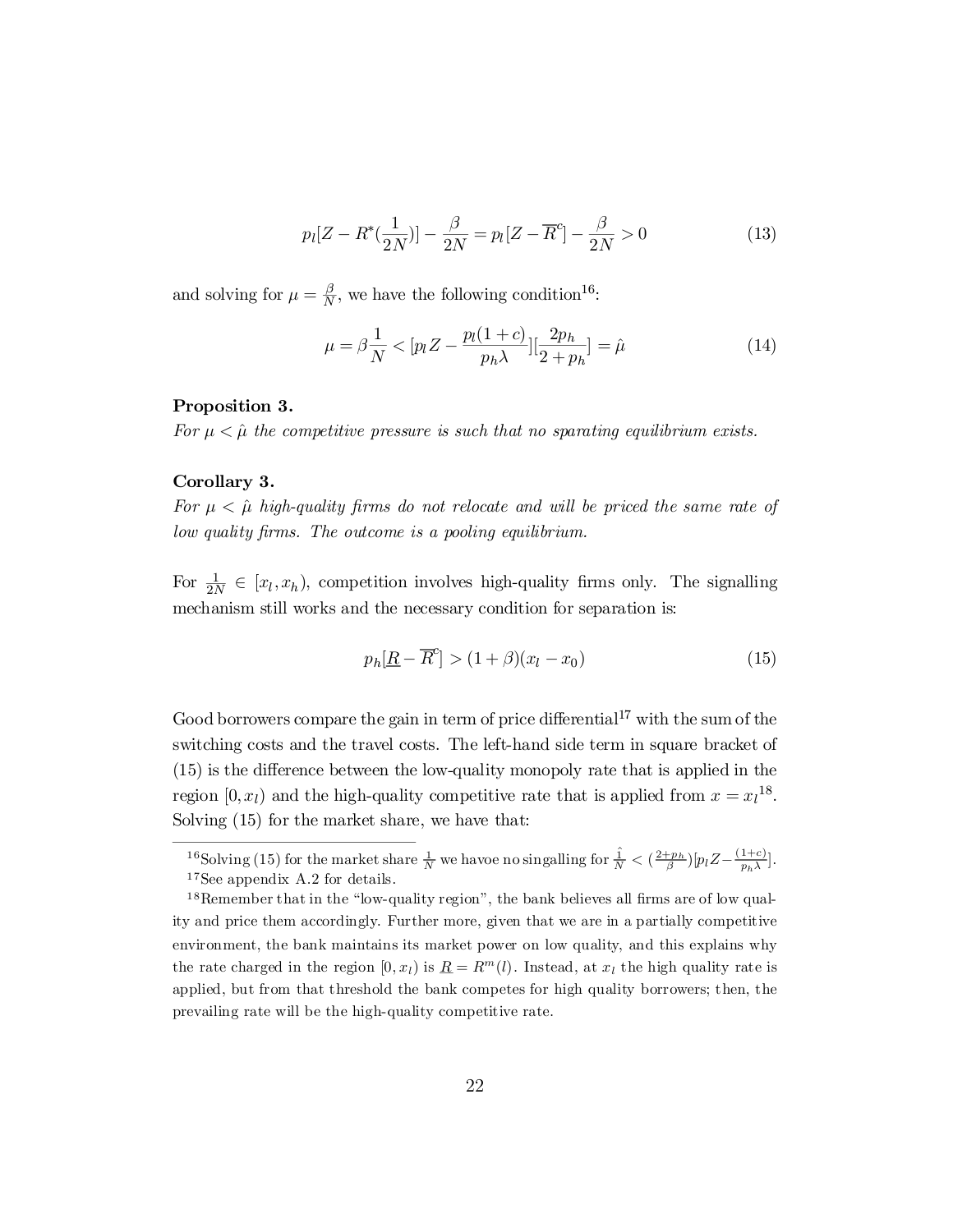$$
\frac{1}{N} > \frac{Z\rho - (1+\beta)x_o - (1+c)\omega}{\alpha} \equiv M_I,\tag{16}
$$

Setting  $x_o = 0$ 

$$
\frac{1}{N} > \frac{Z\rho - (1+c)\omega}{\alpha} \equiv M_C \tag{17}
$$

which gives the market share consistent with full separation <sup>19</sup>.  $M_I$  and  $M_C$ identify the minimum market share consistent with incomplete and complete separation respectively. It is straightforward to see that  $M_C > M_I$ . Using (16) and (17) we can state the following propostition:

## Proposition 4.

The necessary condition for separating equilibria depends on the competitive level. The characterization of the equilibria in terms of market share gives the following results:

I.  $M_I < \frac{1}{N} < M_C$  is a necessary condition for any separating equilibrium and for  $\frac{1}{N} \in [M_I, M_C]$  we obtain semi-separating equilibria.

II. For  $\frac{1}{N} > M_C$  we have complete separation.

Intuitions behind proposition 3.

With  $N$  fixed, the degree of differentiation is exogenously given and it is equal to  $\Delta = \beta dx$ , where dx is the distance between the bank and the marginal borrower, which has location  $x = \frac{1}{2N}$ . Then,  $\Delta = \frac{\beta}{2N} = \frac{\mu}{2}$  $\frac{\mu}{2}$  is a positive funcion of  $\mu$ . The overall product differentiation shrinks as the competition gets more intense. The parameter  $\beta$  and N act in the same direction. When N increases, many banks populate the market and offer cheaper subsitute financial contracts. Given the  $\cos t$ ,  $\beta$ , the greater substituibility implies lower costs of information provision and make the signalling possible to all borrowers. The intensity of competition relaxes partiticipation constraints and makes informative contracts affordable to all firms.

<sup>&</sup>lt;sup>19</sup>We have:  $\alpha = \frac{(1+\beta)p_l}{p_l}$  $\frac{(\pm \beta)p_l}{p_h}, \ \rho = \left[\frac{(1+\beta)}{\beta} - \frac{1}{2}\right]$  and  $\omega = \left(\frac{p_h}{2(1-\lambda)} - \frac{1}{\lambda} - \frac{(1+\beta)p_l}{p_h\lambda}\right)$  $\frac{\pm \rho \cdot p_l}{p_h \lambda}$ ).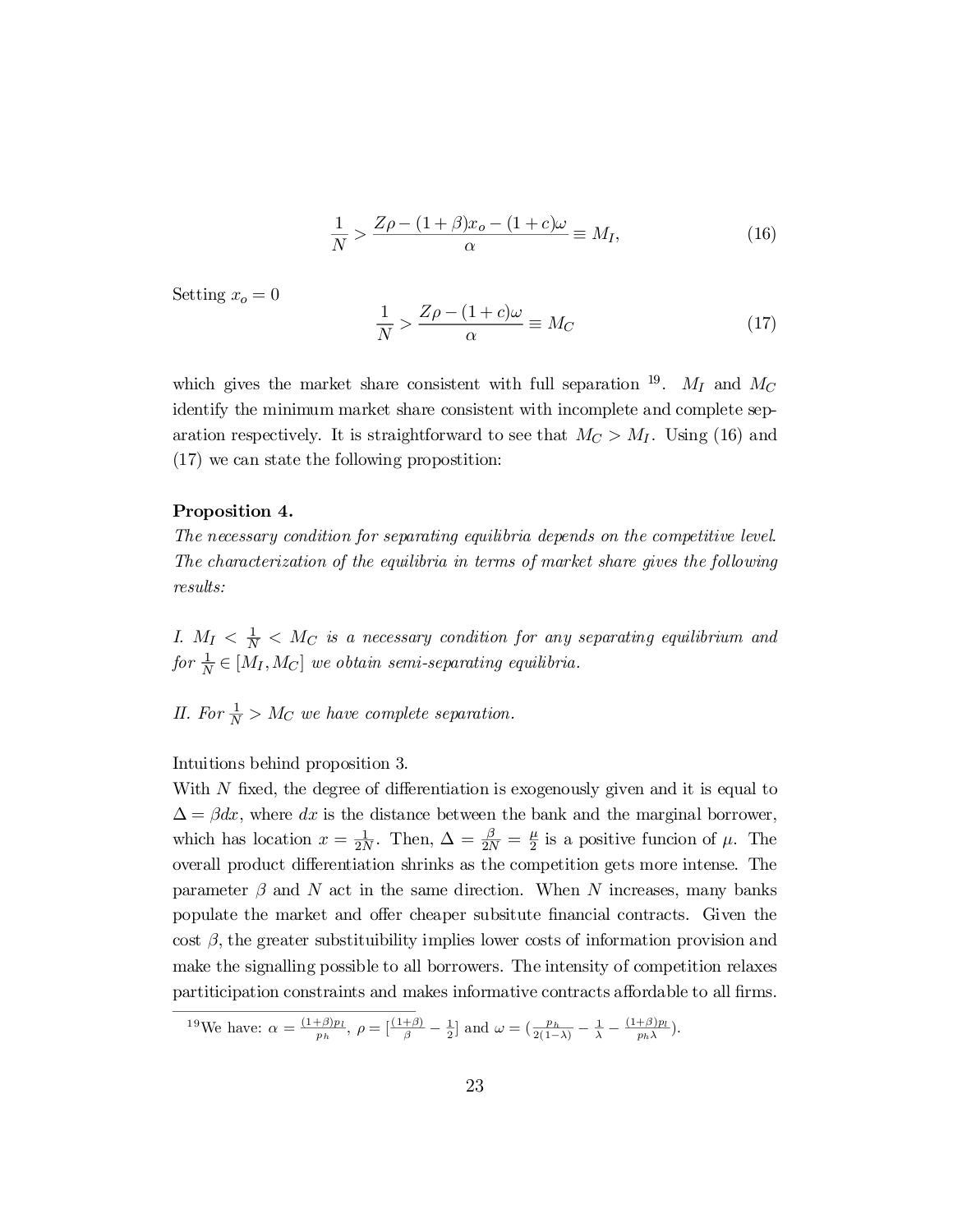On the one hand, the effect of  $\beta$  is to vary the heterogeneity in preferences and the degree of contract differentiation. In particular, for  $\beta$  small the cost of the signal is low, and good firms relocation incentives are weakened. On the other hand, larger values N imply sharp competition given by the increased variety of informative contracts; this, in turn, induce mimicking by demanding for cheaper informative financial instruments.

It is important to underline that the market share is interpreted as the quantity of information incorporated in contracts, while  $\beta$  is the unitary cost of such an information<sup>20</sup>. In other words,  $\beta$  represents the *price*, while the market share represents the *quantity* of information required for separation<sup>21</sup>. When the price is low all firms are in condition to buy the contract necessary to separate and the information extracted from the relocation process is not sufficient to guarantee credible signalling. Moreover, when market shares are too small, low-types can afford to the reduced amount of information required for separation, loosening again the credibility of the signalling process. In conclusion we interpret  $\mu$  as the value information has in the signalling mechanism<sup>22</sup>. The fall of  $\mu$  due to compe-

<sup>21</sup>The raise of N reduces the borrower-lender distance and relax partitipation constraints. The distance is a measure of the amount of information incorporated in the signal, i.e. the informative power of relocation. As  $N$  increases, the collapse of overall distances makes switching less costly for low-types: as a result, signalling loses its informational power. Also note the interesting trade-off between market share and the contract differentiation parameter  $\beta$ : when the information power of contracts is low (N large), the price  $\beta$  must be high in order to have  $\mu > \hat{\mu}$  and vice versa.

<sup>22</sup>The sufficient condition for separation is expressed in term of  $\mu$ , while the necessary conditions for complete and incomplete separation are expressed in terms of market shares. This does not affect the interpretation of the results because  $\beta$  and N act in the same

 $^{20}$ A limited number of highly informative contracts (less contract differentiation) indeed makes relocation costly. As the variety increases (more differentiation) contracts become more substitute: a greater number of banks offer contracts that are closer to the firms' most preferd ones. As a result the incentives driving good firms to relocate tend to decline. This point helps to clarify the relationship between of informational content and information power of contracts. With low number of banks few contracts are offered with low informational content but high informational power. As the competition increases, more contracts are supplied, and each of them is closer to the best one all firms. In other words, banks offer a larger variety of informative contracts which are cheaper and more subsititute, characterized by more informational content but less informational power.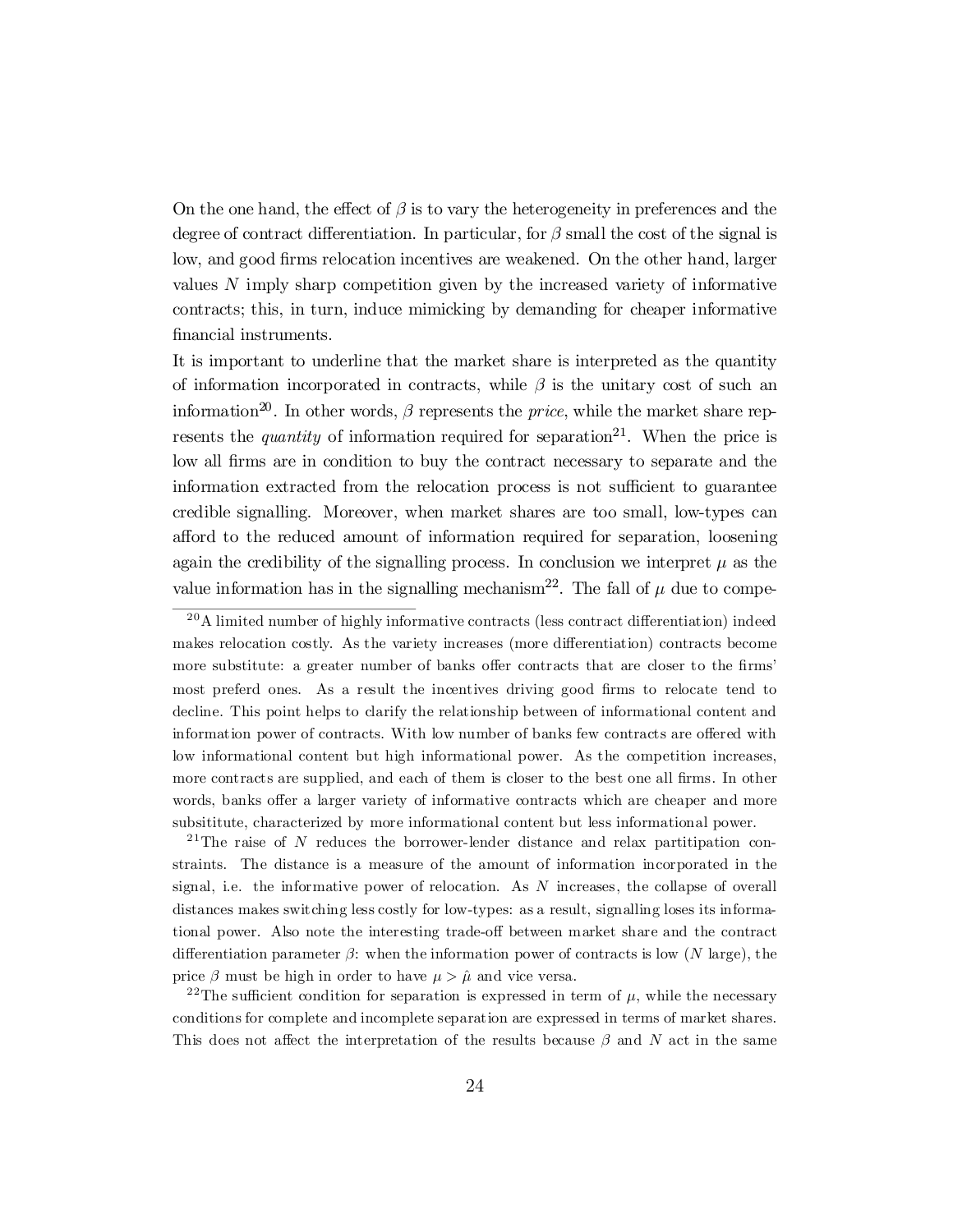tition lowers the value of information to advantage of low-quality firms. Then, the informative power of relocation dramatically shrinks and signalling is not beleived credible.

# 4.5 Nonviability and competition

Assuming nonviability for low-types, i.e.  $p_1 Z < R$ , asymmetric information is indeed severe because low-quality firms are no longer creditworthy. In this context, banks aim to finance only good firms because successfull application of bad firms would reduce the average quality of projects and good firms want to separate in order to obtain credit at the rate  $R = R<sub>i</sub>(h)$ . With respect to the viability case, signalling is even more important because if separation is reached good firms are financed (at the high-quality interest rate) and banks avoid to finance insolvent firms. If only partial separation is reached, some good firms are locked in the no-financing region because believed to be of type  $l$ . As a result, a fraction of the most profitable firms does not obtain credit  $^{23}$ .

Under nonviability the sufficient condition for separating equilibria is still  $(14)$ : the profit for a borrower located at  $x_l$  must be non-positive. The necessary condition for separation is:

$$
\frac{1}{N} > \frac{1}{\beta} \left[ p_h (Z - \frac{x_o}{e - p_h}) - \frac{1 + c}{\lambda} \right] \equiv M_{NV} \tag{18}
$$

where  $e = \frac{p_l(1+\beta)}{\beta}$  $\frac{1+\rho}{\beta}$ . Setting  $x_o = 0$  for full separation, we obtain:

$$
\frac{1}{N} > \frac{1}{\beta} [p_h (Z - \frac{1+c}{\lambda})] \equiv \overline{M}_{NV} \tag{19}
$$

direction, i.e. lowering the value of information in the signalling game. For istance, if  $\beta = 0$ the righ-hand side of (16) explodes and there exists no market share value consistent with separation.

 $23$ The implication of severe incomplete separation is the destruction of firms potentially able to generate high profits.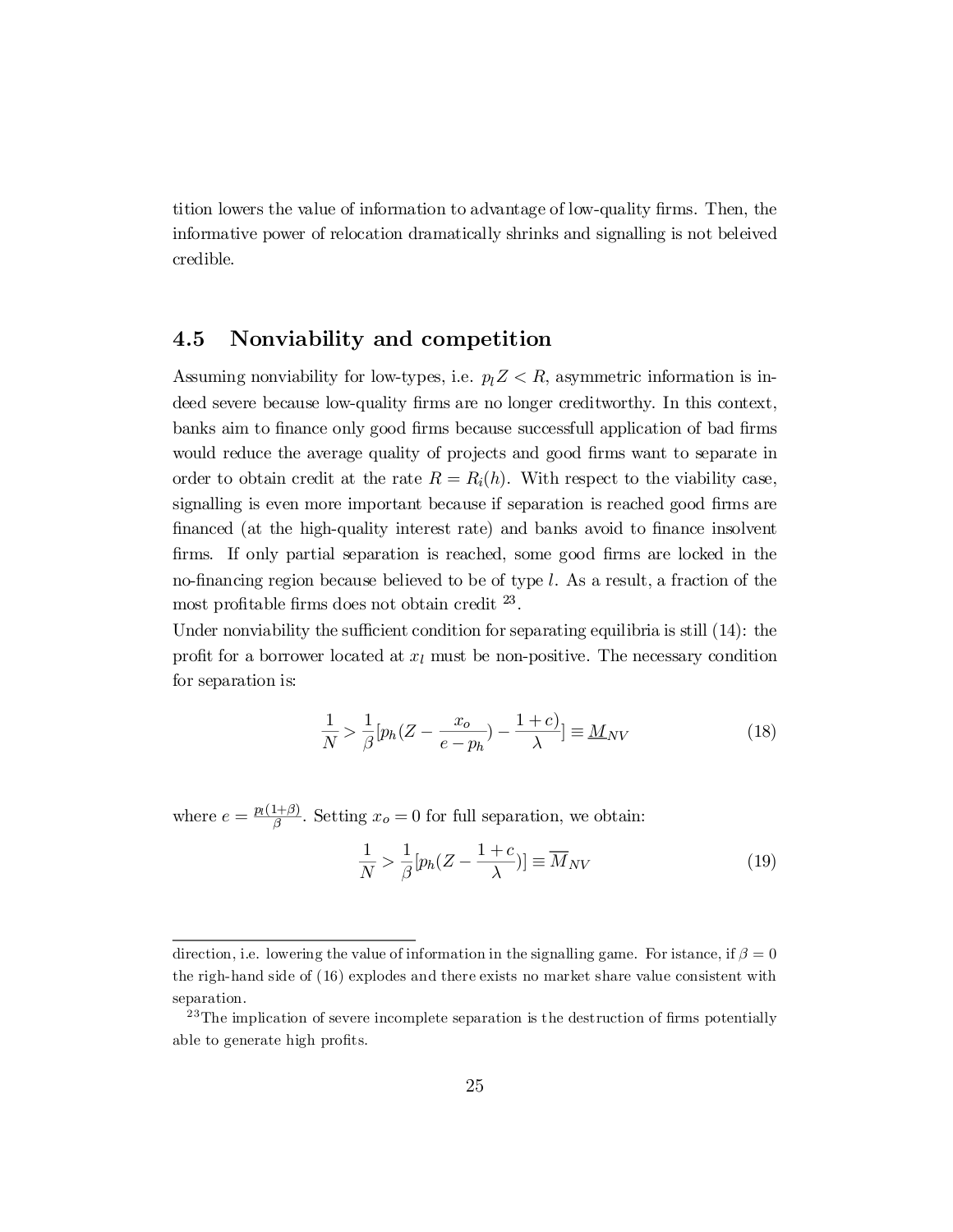### **Proof.** See appendix A.7.

It is straightforward to see that  $\overline{M}_{NV} > \underline{M}_{NV}$  (NV indicates the market shares under nonviability). Conditions (18)-(19) simply constraint the markets share of banks to be no smaller than  $M_{NV}$  for minimum separating condition and no smaller than  $\overline{M}_{NV}$  for full separation. If competition is intense (14) does not hold and no separating equilibria exist.

For some values of  $p_h$  and  $p_l$  we obtain the interesting situation that  $M_{NV} > 2x_l$ , i.e. the market share consistent with fullseparation is lower than the one associated to the full competition 24 . Under this condition, further competition generates two opposite effects: it increases the number of financed firms (the market is covered only in full competition) but reduces the proportion of good firms able to switch. Indeed, there is no way to increase efficiency when the competition is greater than the level consistent with full separation. Other and more detailed considerations about efficiency are reported in the next section.

# 5 Efficiency and welfare: some considerations

In this section we study some efficiency and welfare properties generated by the signalling. We shall mainly refer to the case of competition.

Before analyzing the competitive case, we make one point involving local monopoly. Under local monopoly there exists value of  $\beta$  that maximizes the profits of highquality switching firms, and this value is  $\beta^*$ . This result does not depend on the initial location  $x_0$  and is conditional on the relocation decision formalized in (12). Instead, the no-switching condition for low-quality borrowers is not affected by  $\beta$ , even though, for them the higher  $\beta$  the lower the profits and surplus. Moreover,  $\beta^* > \hat{\beta}$ , which implies that, once full separation is acheived, there is still room for welfare improving of high-quality firms. With  $\beta = \beta^*$  singalling yields full separation and the maximum welfare is achieved by good-switching firms. We now turn to competition.

When banks compete for both types of firms the no-signalling framework dominates. In such a context the aggregate profits of high-quality firms are:

<sup>24</sup>See appendix A.8 for proof.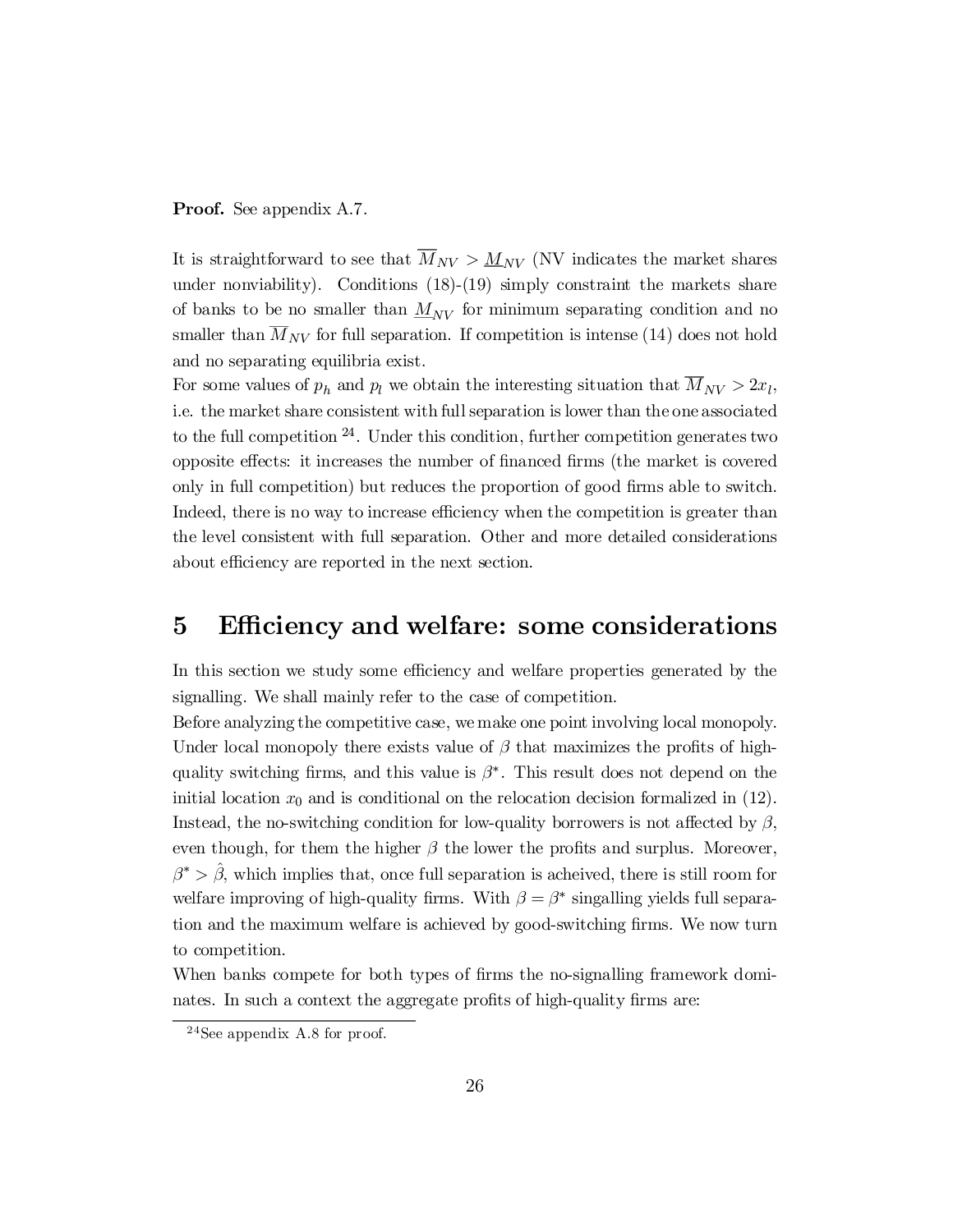$$
\Gamma_H = \lambda [p_h (Z - R^p) - 2N \int_0^{\frac{1}{2N}} \beta x dx]
$$

and aggregate profits of low-quality firms are:

$$
\Gamma_L = (1 - \lambda) [p_l(Z - R^p) - 2N \int_0^{\frac{1}{2N}} \beta x dx]
$$

where  $R$  is the rate obtained in absence of signalling (see appendix A.3 for deriva- $\frac{1}{25}$ . The firms' aggregate profits are:

$$
\Gamma = \Gamma_H + \Gamma_L = p(Z - R^p) - 2N \int_0^{\frac{1}{2N}} \beta x dx \tag{20}
$$

with  $p \equiv p_h \lambda + p_l(1 - \lambda)$  denoting the average probability of repayment in the economy. When signalling is not active, all borrowers incur in the travel costs only. The aggregate travel costs are  $2N \int_0^{\frac{1}{2N}} \beta x dx = \frac{\beta}{4N}$  $\frac{\beta}{4N}$ . Substuting this latter integral and the expression of  $R^p$  in (20) we find that:

$$
\Pi_f = pZ - (1+c) - \frac{\beta}{N}(\frac{1}{4} + \frac{2p}{p_h + p_l})
$$
\n(21)

Aggregate profits are increasing in N and declining in  $\beta$ . Borrowing firms gain more when the number of incumbents is large and travel costs low.

Under singalling welfare evaluations are more complex because net profits of good switching firms are also affected by signalling costs and gains. Aggregate gross profits of high-quality firms are given by the sum of three components: the profits of the locked-in firms (if any), the profit of the switching firms and the profit of firms with location sufficient for signalling:

$$
\Pi_{GS} = \lambda p_h [(Z - \underline{R}) + (Z + \underline{R} - \overline{R}^c) + (Z - \overline{R}^c)] = \lambda p_h [3Z - 2\overline{R}^c],
$$

<sup>&</sup>lt;sup>25</sup>The rate  $R^p$  is obtained from the maximization problem of bank i under no signalling. In that case the bank cannot distinguish the borrowers' type and charges the pooling rate  $R<sup>p</sup>$  to all firms belonging to its market share.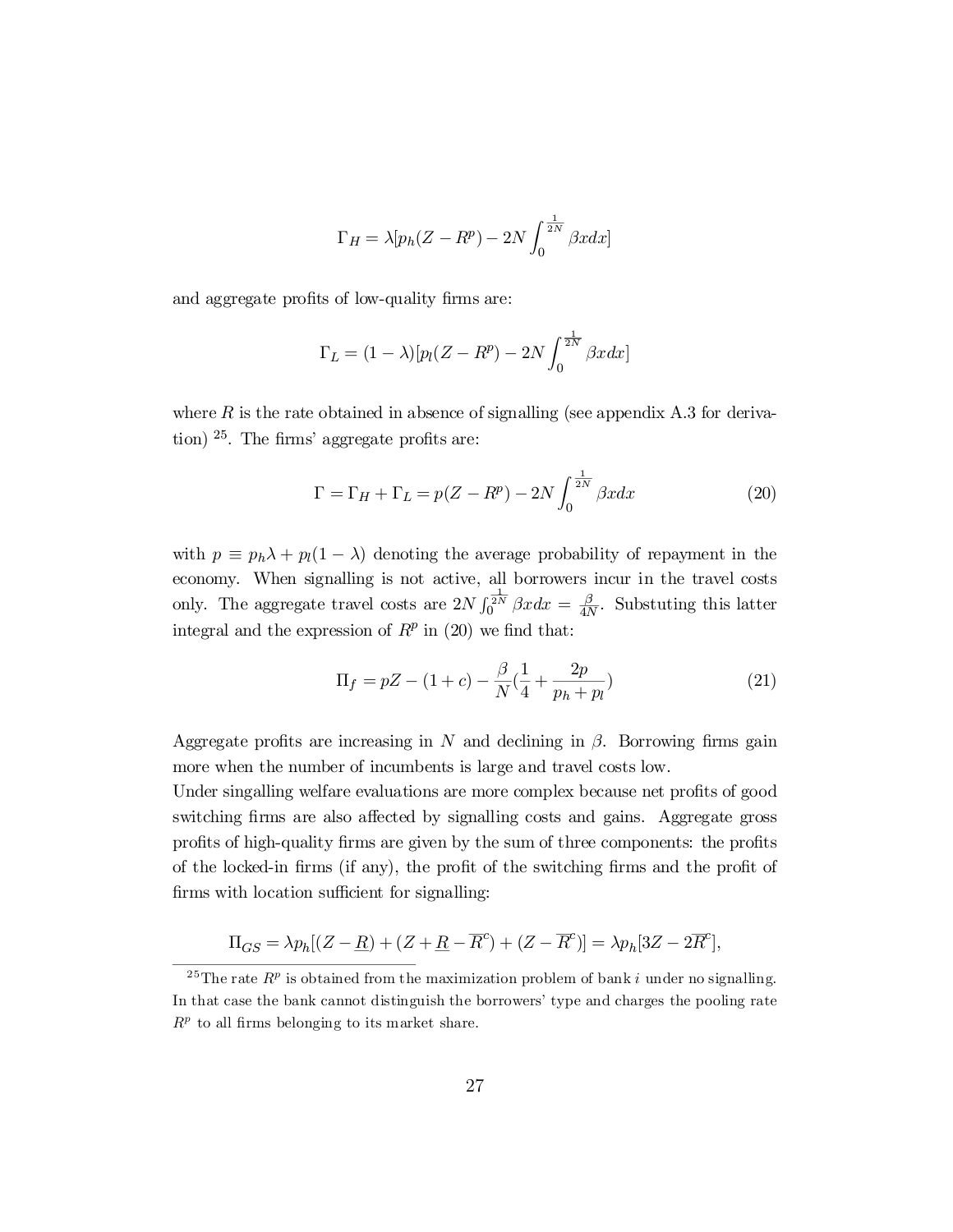while the aggregate costs are:

$$
C_s = 2N \left[ \int_{x_l(N)}^{\frac{1}{2N}} \beta x dx + \int_{x_i(N)}^{x_l(N)} \beta [x_l(N) - x_i(N)] r dr \right]
$$

where  $x_i$  is the location of the borrower indifferent between switching or not. The first term is square bracket in  $\Pi_{GS}$  is the profit for locked-in borrowers. This term vanishes under full separation  $(x = 0 \text{ and } x_i(N) = 0)$ . The other two terms in square bracket are the gross profit for the borrowers located and relocated in the signalling region. The first integral in  $C_s$  is the sum of travel costs for all good firms finally located at  $x_l$  or above, and the second one is the sum of the switching costs for those previously located below  $x_l$ .

Competition affects good firms aggregate profit in several direction. If, on one side, competition lowers prices and increases gross profits, on the other, it reduces overall travel costs above  $N = N_{sh}$  (see appendix A.4). Overall travel costs provide a measure of the informational power of the contracts settled by firms. In the case of good firms, such costs are increasing up to  $N_{sh}$  and decreasing above, with the consequence that low level of competition are consitent with informative contracts and, in turn, signalling. When competition is intense the value of information incorporated in the contracts shrinks and there is no more room for credible signalling.

Competition increases switching costs via  $x'_{l}(N) > 0$  but, at the same time, it reduces them by lowering the proportion of switching firms, because  $x_i(N)$  tends to  $x_l$  for N large. Intuitively, there may exist a value N above which costs are decreasing. The idea is that when N increases starting from low values, relocation costs increase because of the outward shift of  $x_i$ ; this effect dominates the "proportion" effect, that is a lower fraction of firms are in condition to swtich. As a result signalling costs increase and relocation does have a rilevant informative power. When  $N$  is very large, the fraction of switching firms becomes smaller and switching costs fall. Contracts are less informative, making "mimic" possible for low-types and signal not credible.

Gross profits of low-quality firms are:

$$
TCL = (1 - \lambda)[p_l(Z - R) - 2N \int_0^{x_l(N)} \beta x dx]
$$
\n(22)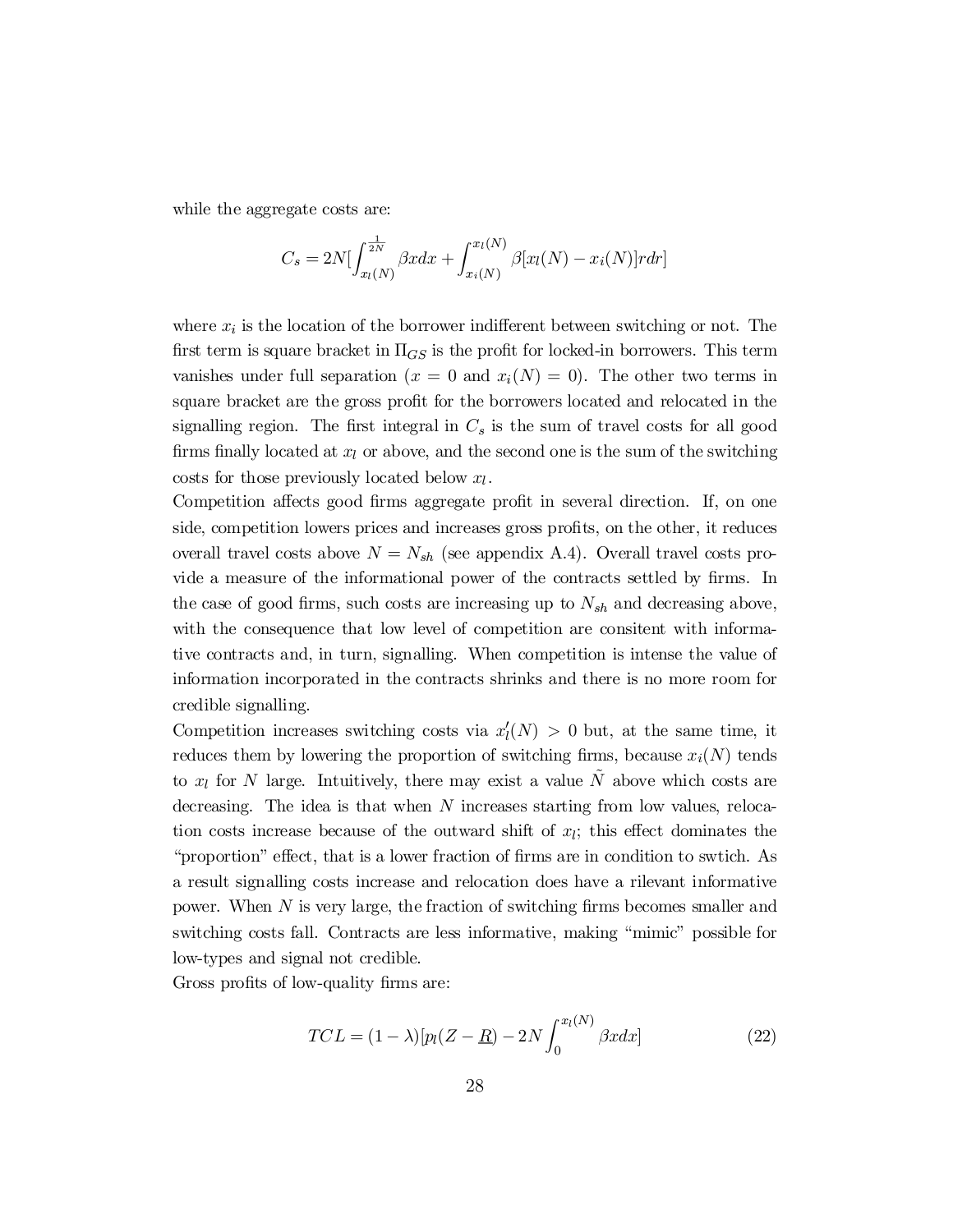Under signalling travel costs for low-quality firms are increasing above  $N = N_{sl}$  $(see appendix A.5) because the competition implies a larger proportion of financed$ investment projects, involving, in turn, higher overall travel costs for borrowers. Given that high costs enhance the informational power of low-types contracts relative to high-type ones, this is a source for potential mimic and non-credible signalling. Below  $N_{sl}$  the competition is not intense, travel costs are decreasing and the informational value of contracts is negligble.

Travel costs for all types are decreasing in N when the no-signalling regime works<sup>26</sup>. As a result, the volume of information contened in the contracts becomes irrilevant.

It is worth noting two interesting implication of competition:

 $i)$  competition lowers the proportion of firms signalling to a given bank. In fact, as reported in section 3.4, the set  $X_i(N)$  "decreases" with N: competition erodes the bank's market share and profits from good firms whose position is sufficient from signalling; those firms, old and efficent, still separate but a fraction switches the signal to the closest competing bank.

 $ii)$  in the case of full competition the market is covered; all projects are financed and the highest level of investment in the economy is reached<sup>27</sup>. This latter result crucially depends on the assumption of viability for low quality firms and arises an interesting trade-off. Less than full competition, on the one hand, generates non-financed viable projects and output lower than its efficient level; on the other hand, is consistent signalling and efficent pricing. Instead, under full competition we obtain inefficient pricing rules, with rates that may worsen credit conditions of high-quality firms (the pooling rate can be greater than the high-quality competitive rate. See appendix A.6 for analitical details).With full competition generates efficiency in terms market coverage (efficiency in quantities) but not in pricing<sup>28</sup>.

<sup>&</sup>lt;sup>26</sup>In fact, by equation (20), total travel costs are  $TC = \frac{4}{\beta N}$ . Derivating TC with respect to N we obtain  $\partial TC/\partial N = -\beta/4N^2$ .

<sup>&</sup>lt;sup>27</sup>When  $\frac{1}{2N} > x_h$  all the projects in the region  $[0, x_l)$  are financed; a proportion  $\lambda$  is financed in the region  $[x_l, x_h)$ ; zero projects are financed in the region  $[x_h, \frac{1}{2N}]$ . The larger N, the greater the fraction of good profects that obtains credit.

 $^{28}$ This paper mainly aims to show how competition generates a trad-off between efficiency in qualtity and in pricing, but it would be interesting in future research to provide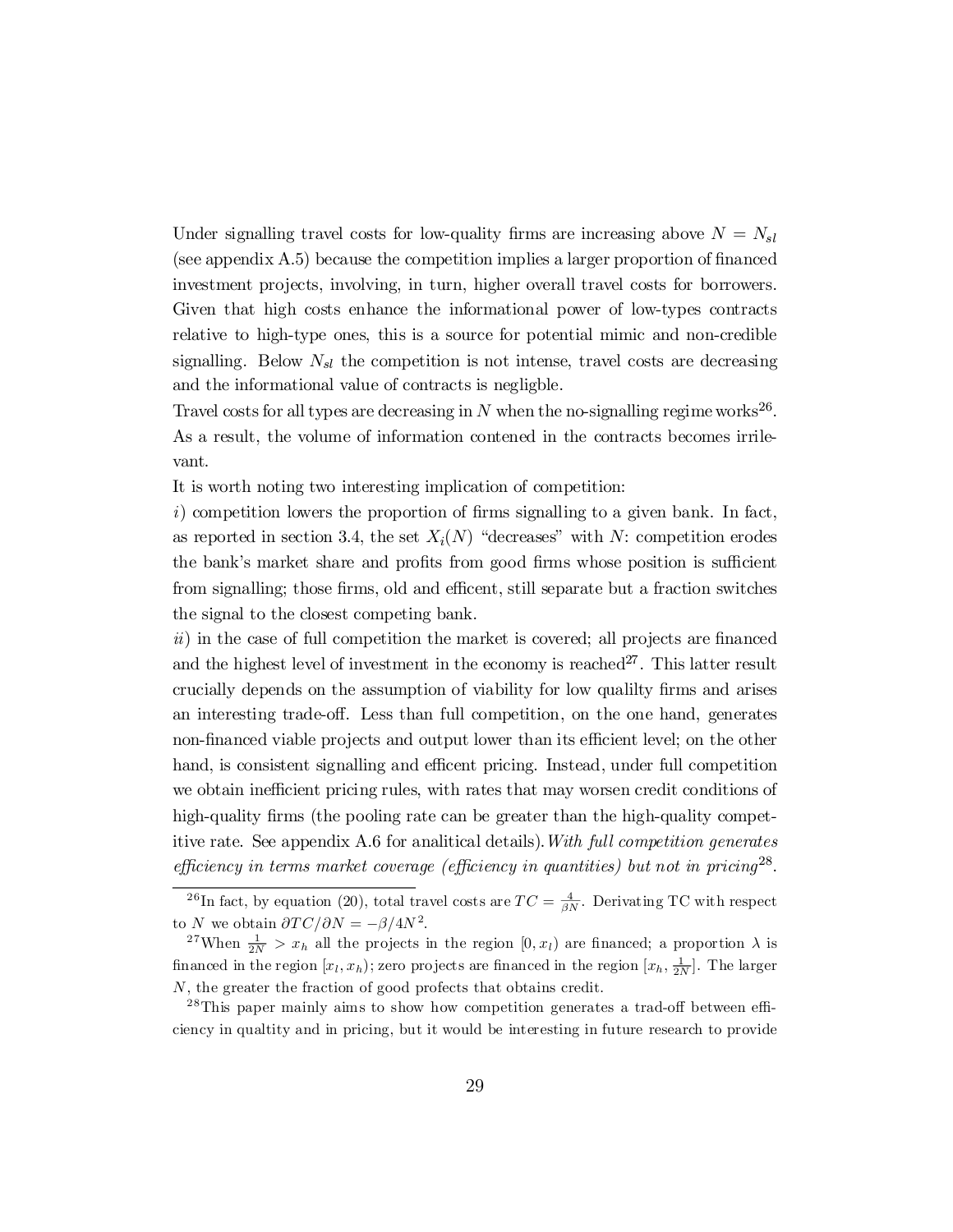Removing the viablility assumption for low-quality firms, the results are strengthened. In fact, adverse selection is more severe because low-quality firms are not credit-worthy. Signalling becomes even more crucial to the bank because the problem is not only efficient pricing but also separating good firms from bad insolvent firms. Signalling is fondamental for good firms to separate and for lenders to avoid bankrupty risks due to potential inefficent credit policies. The important implication of nonviability is that full competition no longer implies efficiency in quantities given that banks finance the largest proportion of firms facing the impossibility to separate good from bad ones. Under the assumption  $p_h = 2p_l$ , we obtain that, for  $\frac{1}{N}$   $\lt \overline{M}_{NV}$  (the actual market share of the bank is lower than the one consistent with full separation), one further entry in the market would reduce the number of switching firms and increase number of good firms obtaining credit  $^{29}$ . These two latter effects are likely to offset, with the result that it is not possible to gain more efficiency by raising the level of competition.

# 6 Concluding remarks

This model predicts that competition can limit the possibility to overcome asymmetric information between lenders and borrowers.

Conditional to local monopoly we find that what matter in the signalling process is the contract differentiation parameter, that we interpret as the price of the signal. Such a price must be sufficiently high to guarantee separation of high-quality firms. Moreover, because contract differentiation also measures the degree of market power of banks, we conclude that such a degree must be sufficiently different from zero to make separation feasible.

In the case of competition we obtain the following results. The existence of separating equilibria depends on contract differentiation but also on market shares.

quantification. In particular, it is worth investigating if, under signalling, the loss of efficiency is offset by the gains of relocation

 $^{29}$ It seems that competition does modify the overall proportion of financed firms, rather change the distributions of financed firms. If switching involves those young firms at the beginning of their credit history, the competition destroy the possibility these firms to emerge from the mass of new firms in the market and advantages the financing of old firms.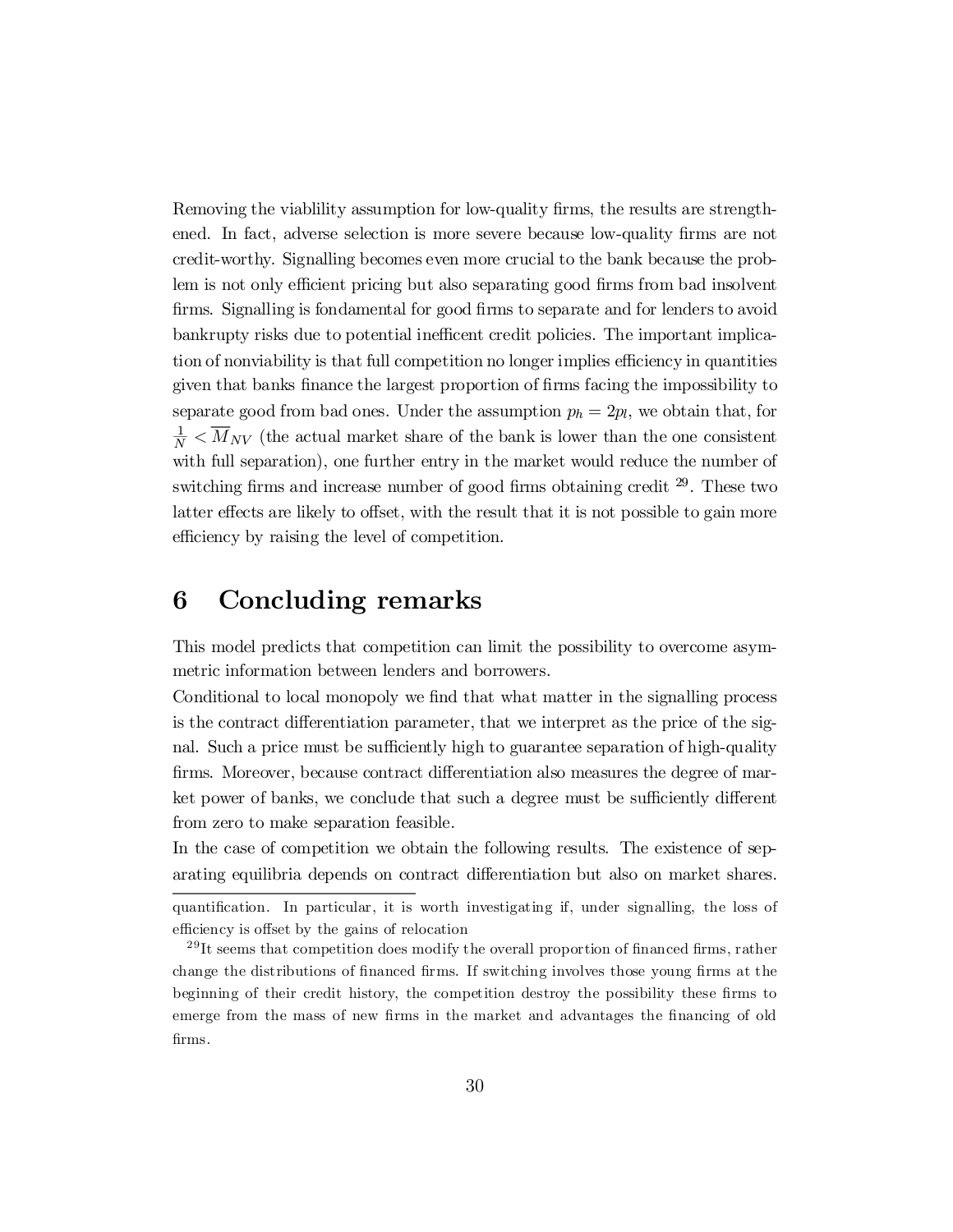If market shares are relatively small, separation and efficient pricing are acheived. The results rely on the fact that, with sharp competition, the market is populated by many banks offering informative substitute contracts, which become affordable to low-quality firms as well. It follows that relocation is less informative and contracts lose their power to inform about quality. As a result singalling is no longer non credibly and separating equilibria do not exist.

Less than full competition yields efficient pricing and signalling of good firms, but it is inconsistent with the market coverage in the case of viability of all projects. If low-quality firms have positive net present value (viability) signalling equilibria are consistent with efficient pricing but inconsistent with market coverage. Separating equilibria generate efficient-quality pricing but, imposing a non-fully competitive market structure, prevent from financing the maximum level of investment projects. With negative present value (nonviability), the existence of insolvent firms makes adverse selection more severe. The problem of banks is more complex than pricing, and involves the decision to accord or deny credit. With complete separation, partial competition allows all good firms to successfully apply for credit, receiving efficent contract pricing, while insolvent firms are denied credit. This result generates both price efficiency and investment efficieny for some parameter values (see section 5). In fact, above the competitive level consistent with full separation, there is no way to increase efficieny because, on the one hand, more investment projects would be financed but, on the other, a lower proportion of firms would be able to relocate and to obtain credit.

This model may have business cycle implications, which can be object of future research. Under local monopoly and non viability of low-types in both sectors of banks and firms may exist rents. This attracts new entries, boosts competition and increases investment and output. The expansion of economy is driven by the credit market competition. As competition becomes more intense signalling breaks down, the number of good firms obtaining finance shrinks, investment and output decrease. With reduced market shares separation is no longer feasible and pooling equilibria may involve higher interest rates, lower average quality of firms and the deterioration of banking profitability. The economy slows down and profit contraction leads to bank's exit and larger market shares. Again, the reactivation of signalling can be the source of future fluctuations.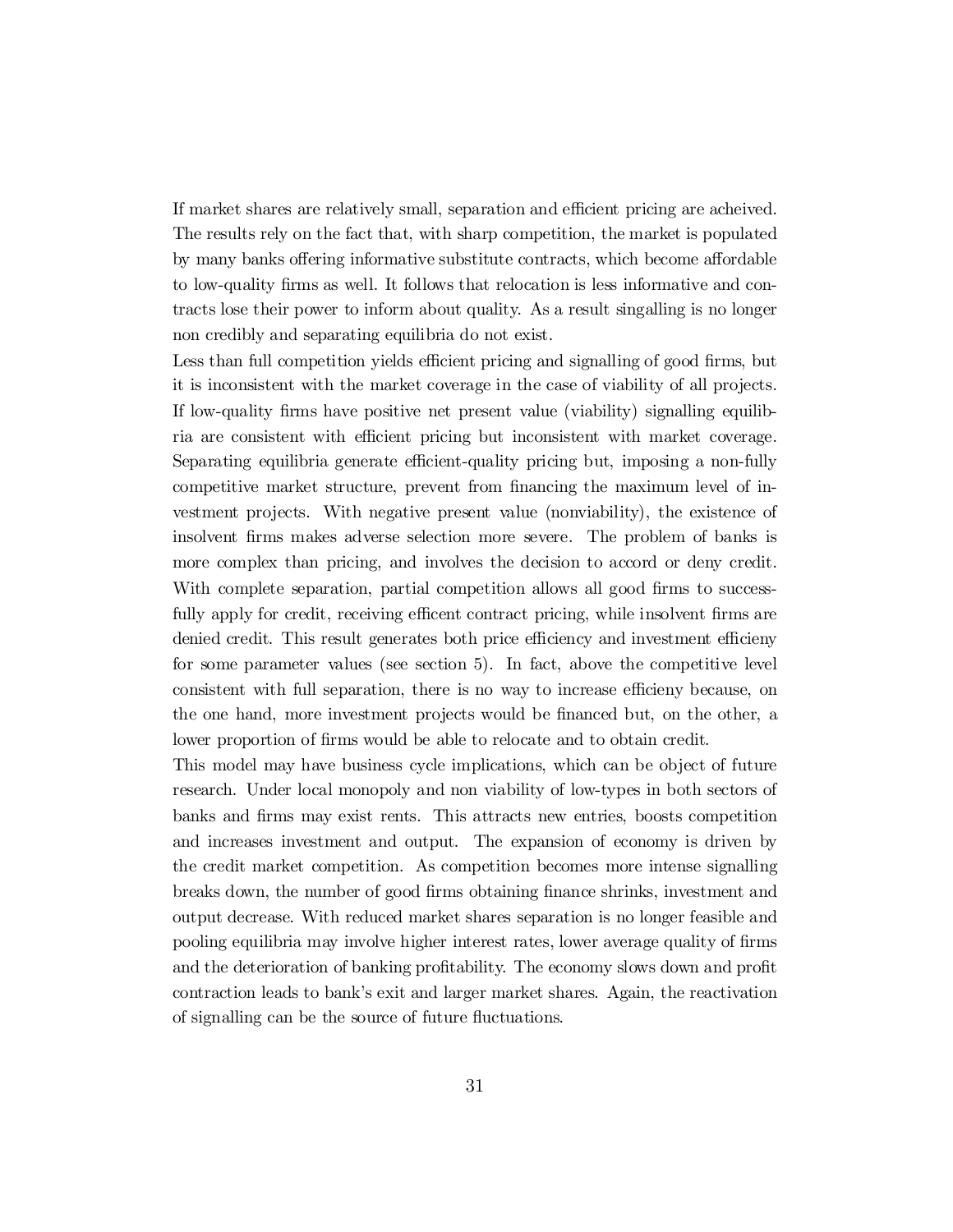# Appendix

# A.

The function  $H(\beta)$  is such that:

$$
H(\beta) \ge 0 \iff \beta \ge \frac{p_l[Z - \overline{R}] - p_h \gamma}{x_0 + p_h \gamma} = \underline{\beta},
$$

with  $\gamma = \underline{R} - \overline{R}$ . This is the lower bound for  $\beta$ , i.e. the minimum value consistent with separation. For all  $\beta < \underline{beta}$  no sepratating equilibria exist. Setting  $x_0 = 0$ , with some handling we have:

$$
H[(\beta)|_{x_0=0}] \ge 0 \iff \beta \ge \frac{1}{\frac{p_h}{p_l} \frac{\gamma}{(Z-\overline{R})} - 1} = \overline{\beta}
$$

with  $\overline{\beta} > \underline{\beta}$ . This is the upper bound of  $\beta$  i.e. the value of  $\beta$  consistent with incomplete sepratation. In fact, above  $\overline{\beta}$  we have complete separation equilibria.

# A.1.

For  $\lambda = \frac{1}{2}$  $\frac{1}{2}$ , the proportions of the two types in the economy is the same, low quality borrowers are charged with  $R^{c}(l) > R^{c}(h)$  reflecting their lower probability of repayment. In general

$$
R^{c}(l) > R^{c}(h) \iff \frac{1}{p_{l}}[\frac{(1+c)}{1-\lambda} + \frac{\beta}{N}] > \frac{1}{p_{h}}[\frac{(1+c)}{\lambda} + \frac{\beta}{N}],
$$

which is verified for  $\frac{p_h}{p_h}$  $\frac{p_h}{p_l} > \frac{1-\lambda}{\lambda}[\frac{(1+c)+\lambda\mu}{(1+c)+(1-\lambda)}$  $\frac{(1+c)+\alpha\mu}{(1+c)+(1-\lambda)\mu}$ , i.e. fo a degree of heterogeneity among borrowers sufficiently large.

**A.2.** The gain in terms of price differential is positive under condition  $\underline{R} > \overline{R}^c$ , which occur if  $Z > (1+c) \left[\frac{1}{2p_h\lambda} - \frac{1}{1-c}\right]$  $\frac{1}{1-\lambda}$  +  $\frac{2\beta}{N}$  $\frac{2D}{N}$ , i.e. for Z sufficiently large.

## A.3.

The pooling price  $R^p$  solves the following program:

$$
\max_{R^p} \{ [pR_i^p - (1+c)] [(\frac{1}{N} + \frac{p_h(R_j^p - R_i^p)}{\beta}) + (\frac{1}{N} + \frac{p_l(R_j^p - R_i^p)}{\beta})]\} =
$$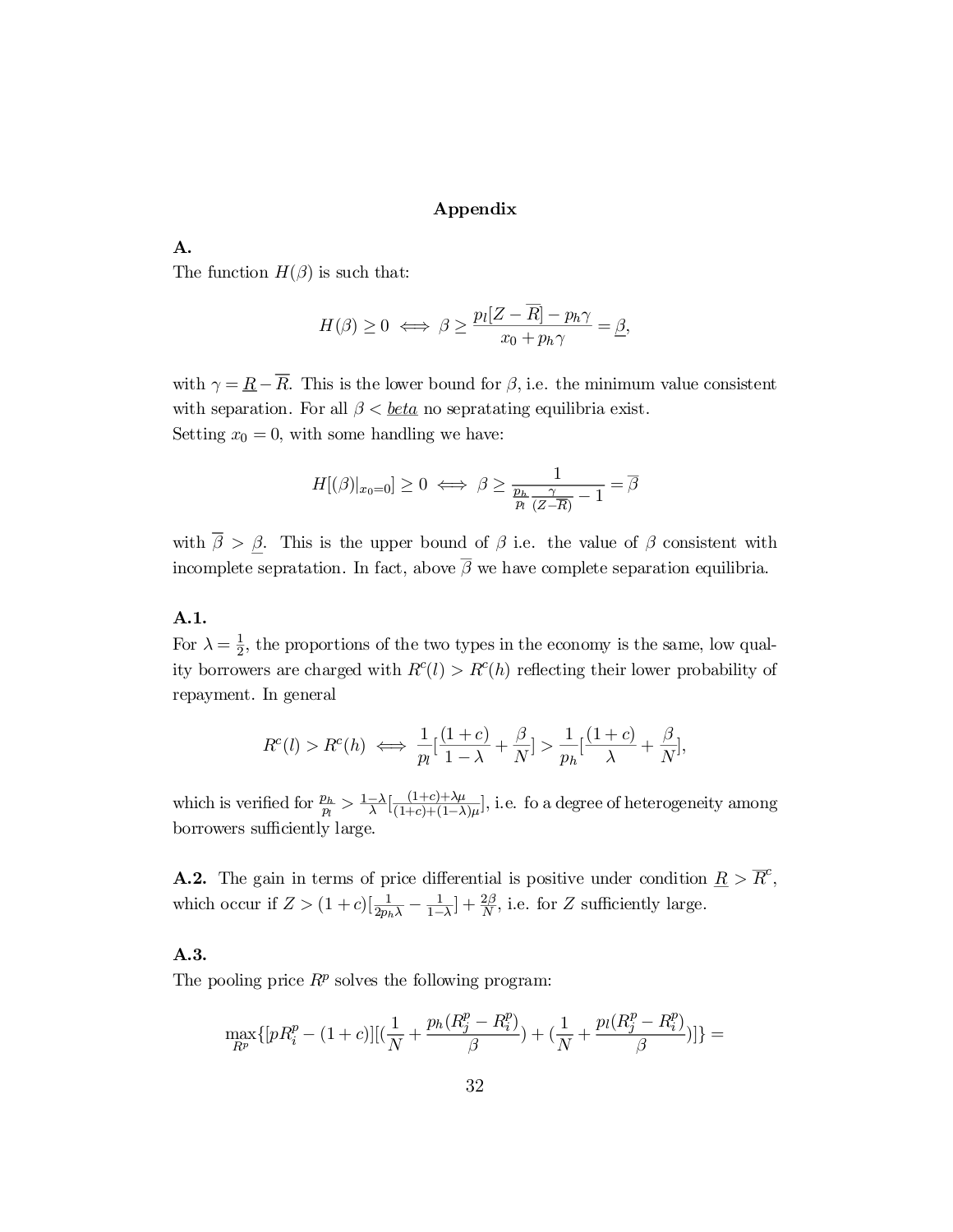$$
\max_{R^p}\{[pR^p-(1+c)][\frac{2}{N}+\frac{(p_h+p_l)(R^p_j-R^p_i)}{\beta}]\}.
$$

Imposing symmetric prices, the first order condition implies:

$$
\frac{2p}{N} = [pR_i^p - (1+c)] \frac{(p_h + p_l)}{\beta}
$$

and solving for  $R_i^p$  $\frac{p}{i}$ :

$$
R_i^p = R^p = \frac{(1+c)}{p} + \frac{2\beta}{(p_h + p_l)N}.
$$

A.4. Under signalling, travel costs for high quality firms are:

$$
TCH = 2N \int_{x_l}^{\frac{1}{2N}} \beta x dx = \beta N \frac{x_l^2}{2} \Big|_{x_l}^{\frac{1}{2N}} =
$$
  

$$
2N\beta \Big[ \frac{1}{4N^2} - x_l^2 \Big] = \frac{\beta}{4N} - \frac{N}{\beta} [p_l (Z - \overline{R}^c)]^2 =
$$
  

$$
\frac{\beta}{4N} - ARN^2 - \frac{RD^2}{N} > 0
$$

where  $R \equiv \frac{p_l^2}{\beta}$ ,  $A \equiv (Z - \frac{1+c}{p_h \lambda})$  $\frac{1+c}{p_h\lambda}$  and  $D=\frac{\beta}{p_h}$  $\frac{\rho}{p_h}$ . Derivating:

$$
\frac{\partial TCH}{\partial N} = -\frac{\beta}{4N^2} + \frac{RD}{N^2} - AR^2 =
$$

$$
\frac{1}{N^2} \left[ \frac{RD^2}{N} - \frac{\beta}{4} \right] - AR > 0,
$$

then, by substituting  $A$ ,  $D$  and  $R$  and handling,

$$
N < \frac{\beta \left[\frac{p_L}{p_h} - \frac{1}{2}\right]}{p_l(Z - \frac{1+c}{p_h \lambda})} \equiv N_{sh}.
$$

For what regading the singnalling threshold,  $x_l$  is increasing in  $N$ :

$$
\frac{\partial x_l}{\partial N} = x'_l(N) = \frac{\partial (p_l[Z - \frac{1}{p_h}(\frac{1+c}{\lambda} + \frac{\beta}{N})]\beta^{-1})}{\partial N} = \frac{\partial}{\partial N}(-\frac{p_l}{p_h}\frac{\beta}{N}).
$$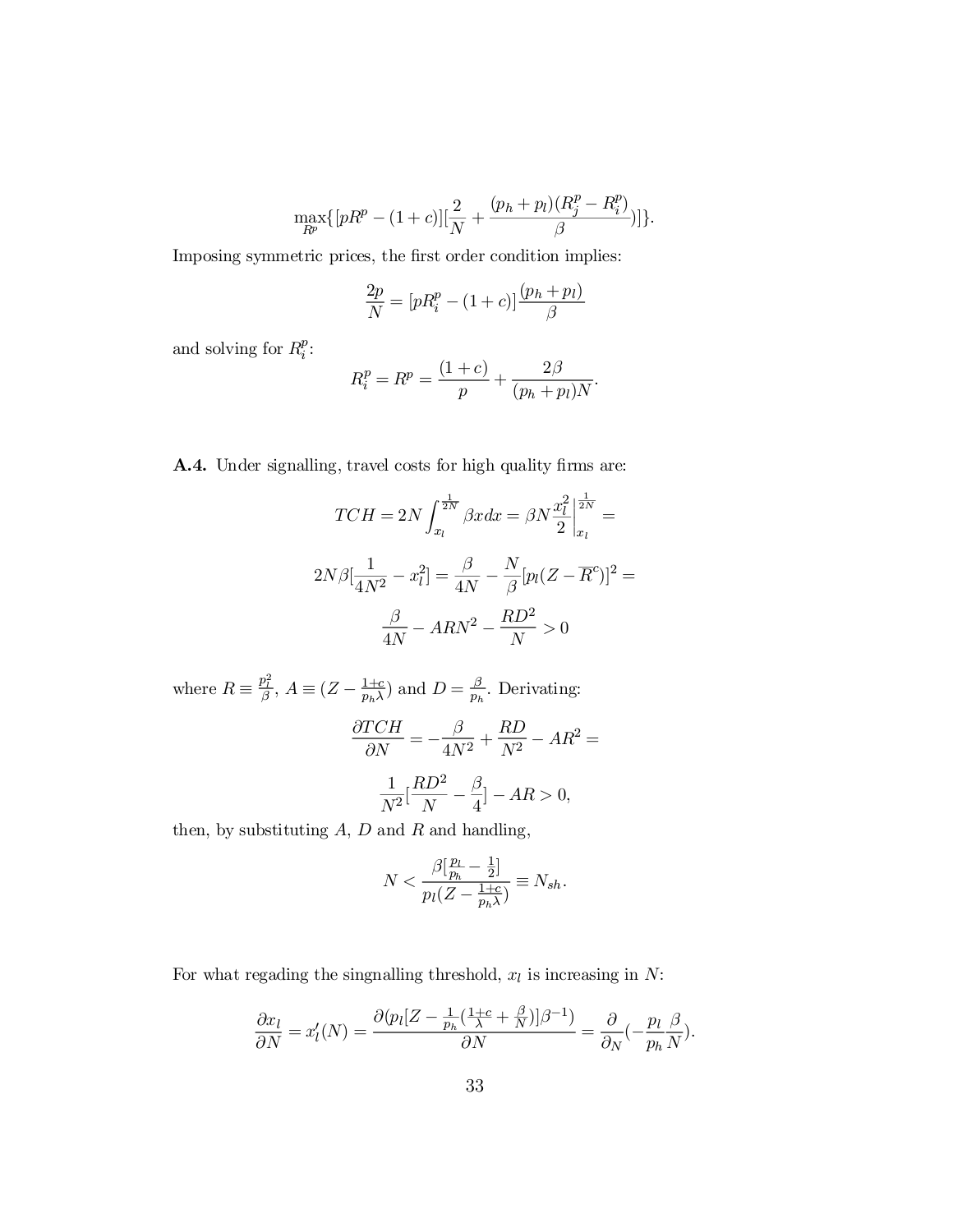Then,

$$
x'_l(N) = \frac{p_l}{p_h} \frac{\beta}{N^2} > 0.
$$

A.5.

Under signalling travel costs for low types are:

$$
TCL = 2N \int_0^{x_l} \beta x dx = 2\beta N x \Big|_0^{x_l} = N\beta x_l^2
$$

With some handling and using  $R$ ,  $A$  and  $D$ , we obtain

$$
TCL = 2RN[A - \frac{D}{N}]^{2} = RA^{2}N + \frac{RD^{2}}{N} - 2DR
$$

Derivating  $TCL$  with respect to  $N$ .

$$
\frac{\partial TCL}{\partial N} = RA^2 - \frac{RD^2}{N^2} > 0
$$

and substituting  $R$ ,  $D$  and  $A$ , this is verified for

$$
N > \frac{\frac{\beta}{p_h}}{Z - \frac{1+c}{\lambda p_h}} \equiv N_{sl}.
$$

# A.6.

The pooling equilibrium rate R is greater than  $\overline{R}^c$  if and only if

$$
R^{p} = \frac{(1+c)}{p} + \frac{2\beta}{(p_h + p_l)N} > \frac{1}{p_h}[\frac{1+c}{\lambda} + \frac{\beta}{N}]
$$

then, if

$$
\frac{p_h(1+c)}{p} + \frac{2\mu}{(p_h+p_l)} < \frac{1+c}{\lambda} + \mu,
$$

and, with some arrangements:

$$
\mu[\frac{2p_h}{p_h+p_l}-1] > (1+c)[\frac{1}{\lambda}-\frac{p_h}{p}] \iff \frac{\mu}{1+c} > [\frac{1-\lambda}{\lambda}\frac{p_l(p_h+p_l)}{p(p_h-p_l)}].
$$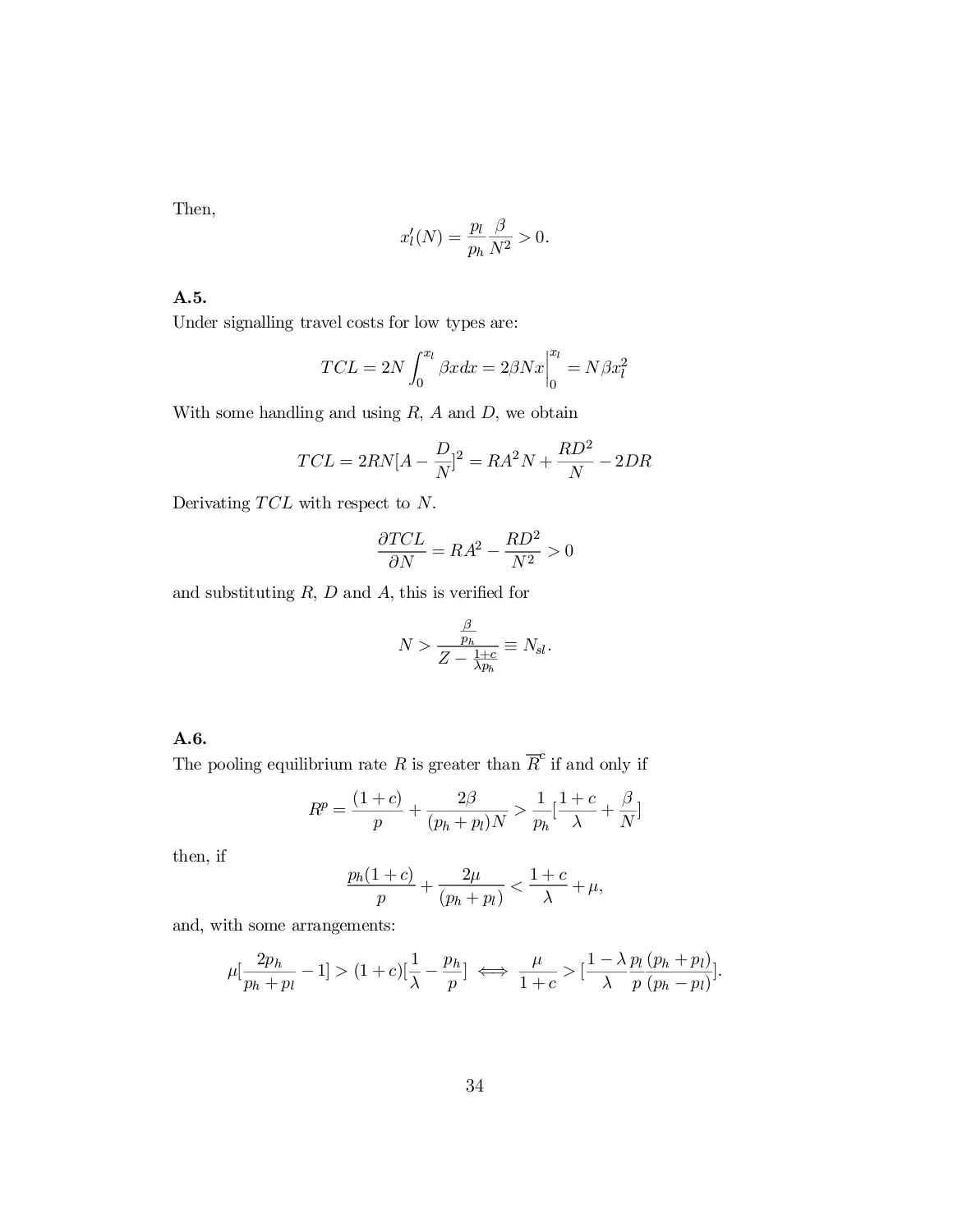# A.7.

Good firms with location  $[0, x_l)$  compare the profit of remaining in that region, which is zero because the bank beleives them to be low types and denies credit, with the profit of swiching and obtaining finance. The switching condition for good firms located below  $x_l$  is:

$$
p_h(Z - \overline{R}^c) - \beta x_l - s > 0.
$$

Then,

$$
p_h(Z - \overline{R}^c) - \beta x_l - (x_l - x_o) > 0 \iff \overline{R}^c(\delta - p_h) > z - \frac{x_o}{\delta - p_h}.
$$

with  $\delta = \frac{(1+\beta)p_l}{\beta}$  $\frac{\tau}{\beta}$ . Substituting the expression for  $\overline{R}^c$  and solving for  $\frac{1}{N}$  we have:

$$
\frac{1}{N} > \frac{1}{\beta} [p_h (Z - \frac{x_o}{e - p_h}) - \frac{1 + c)}{\lambda}] \equiv \underline{M_s}
$$

and, conditional on  $x_o = 0$ 

$$
\frac{1}{N} > \frac{1}{\beta} [p_h (Z - \frac{1+c}{\lambda})] \equiv \overline{M_s}
$$

we obtain the separating and full separating equilibrium conditions. Q.E.D..

**A.8.** Comparing the  $2x_l$  and the  $\overline{M}_{NV}$  we have that:

$$
\overline{M_{NV}} > 2x_h \iff p_h(Z - \frac{1+c}{\lambda}) > 2p_l[Z - \overline{R}^c] =
$$
  

$$
p_h(Z - \frac{1+c}{\lambda}) > 2p_l(Z - \overline{R}^c) \Rightarrow \frac{(1+c)}{\lambda}(\frac{2p_l}{p_h} - p_h) > Z(2p_l - p_h) - \frac{2p_l\beta}{p_hN}
$$

Rearranging, we obtain:

$$
k > \frac{1}{v} [Z p_h^2 (2p_l - 1) - 2p_l \mu]
$$

with  $k = 2p_l - p_h^2$  and  $v = \frac{(1+c)}{\lambda}$  $\frac{+c)}{\lambda}$  and  $\mu = \frac{\beta}{N}$  $\frac{\beta}{N}$  as defined in point IV of section 2. Note that this condition is always satisfied for  $p_h = 2p_l$ , i.e. when the probaility of repayment of good projects is twice the probability of bad ones.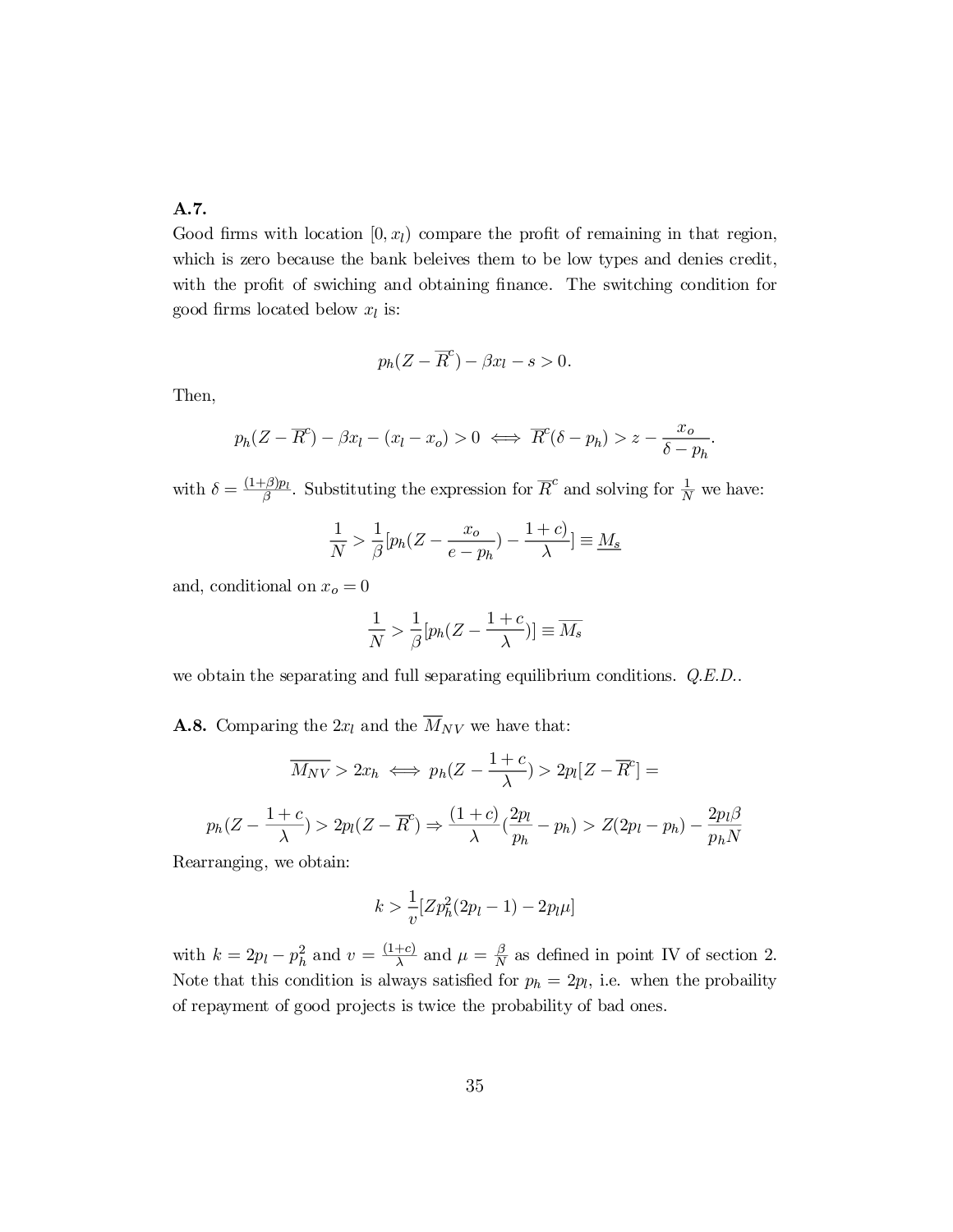## References

Boas, J.M.V., and V.S. Mohr, (1999). Oligopoly with Asymmetric Information: Differentiation in Credit Markets, The Rand Journal of Economics, 30, 375-396.

Boot, A.W.A, and A.V. Thakor, (2000), Can Relationship Banking Survive Competition?, Journal of Finance 55, 679-713.

Brennan, M. and A. Kraus, (1987), Efficient Financing under Asymmetric Information. Journal of Finance 42, 1225-1243.

Chiappori, P.A., Castrillo, D.P., and T. Verdier, (1995), Spatial Competition in the banking system: Localization, cross subsidies and the regulation of deposit rates, European Economic Review 39, 889-918.

Cordella, T., and E.L. Yeyati, (2001), Financial Opening, Deposit Insurance, and Risk in a Model of Banking Competition. IMF Working Paper.

Dell'Ariccia, G., (2000), Learning by Lending, Competition, and Screening Incentives in the Banking Industry, IMF mimeo.

 $-(1988)$ , Asymmetric information and the Market structure of the Banking Industry, IMF Working Paper.

Dell'Ariccia, G., Friedman, E., and R. Marquez, (1999), Adverse Selection as Barrier to Entry in the Banking Industry, The Rand Journal of Economics 30, 515-534.

Detragiache, E., Garella, P., and L. Guiso, (2000), Multiple versus Single Banking Relationships: Theory and Evidence, Journal of Finance 55, 1133-1161.

Frexias, X., and J.C. Rochet, (1999), \Microeconomics of Banking", (The Mit Press, Cambridge).

Innes, R, (1993), Financial Contracting under Risk Neutrality, Limited Liability and Ex ante Asymmetric Information, Economica 60, 27-40.